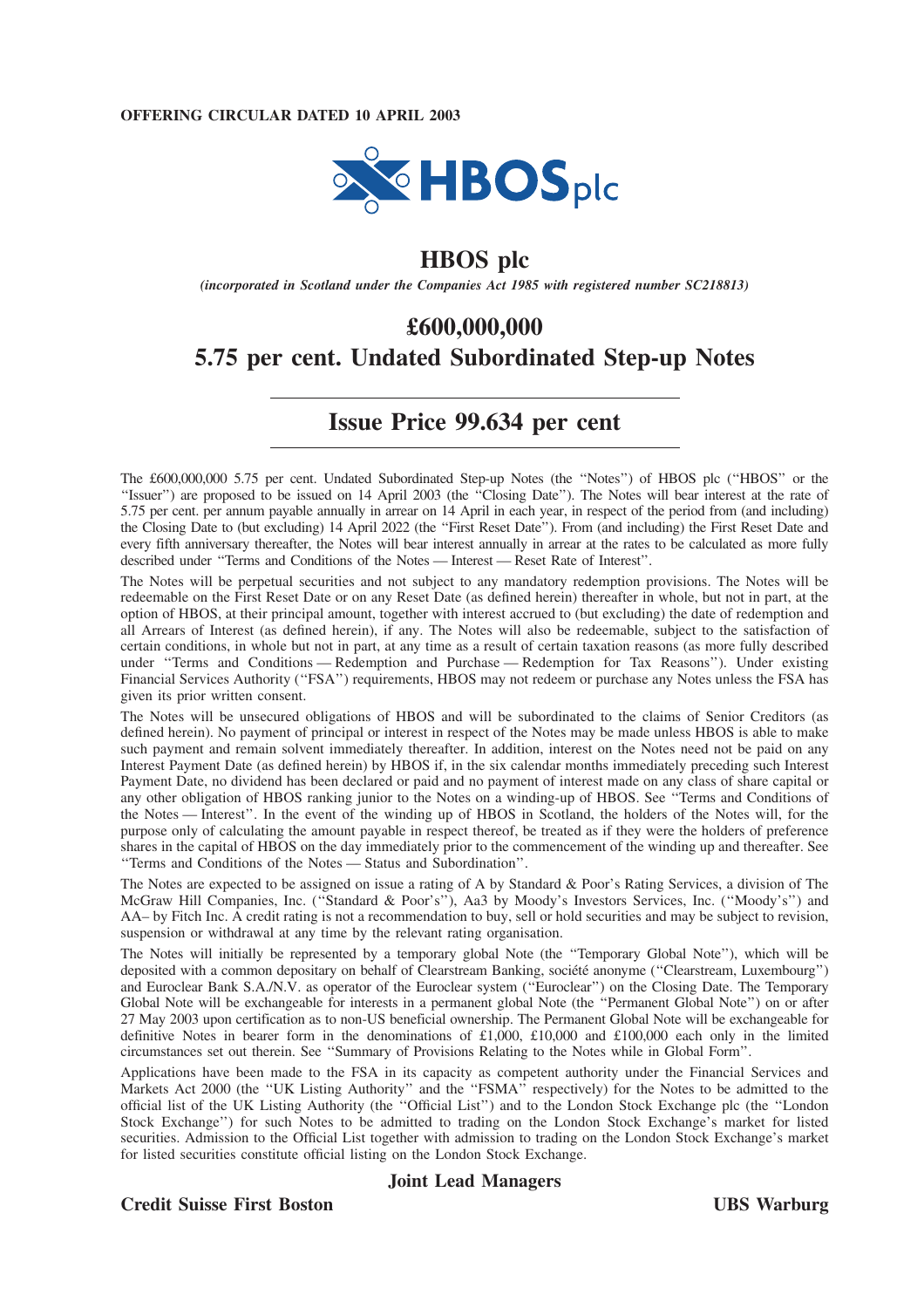*This Offering Circular comprises listing particulars given in compliance with the listing rules made under Section 74 of the FSMA by the UK Listing Authority for the purpose of giving information with regard to HBOS, HBOS and its subsidiaries taken as a whole (the ''HBOS Group'') and the Notes. A copy of this Offering Circular has been delivered to the Registrar of Companies in Scotland as required by Section 83 of the FSMA.*

*The Issuer accepts responsibility for the information contained in this Offering Circular. To the best of the knowledge and belief of the Issuer (which has taken all reasonable care to ensure that such is the case), the information contained in this Offering Circular is in accordance with the facts and does not omit anything likely to affect the import of such information.*

*No person has been authorised to give any information or to make any representation not contained in this Offering Circular and, if given or made, such information or representation must not be relied upon as having been authorised by HBOS or the Joint Lead Managers (as defined under ''Subscription and Sale''). Neither the delivery of this Offering Circular nor any subscription, sale or purchase made in connection herewith shall, in any circumstances, create any implication that there has been no change in the affairs of HBOS or the HBOS Group since the date hereof.*

*Prospective investors should inform themselves as to the legal requirements and tax consequences within the countries of their residence and domicile for the acquisition, holding or disposal of Notes and any foreign exchange restrictions that might be relevant to them.*

*Prospective investors should satisfy themselves that they understand all of the risks associated with making investments in the Notes. If a prospective investor is in any doubt whatsoever as to the risks involved in investing in the Notes, he should consult his professional advisers.*

*This Offering Circular does not constitute an offer of, or an invitation by or on behalf of, HBOS or the Joint Lead Managers to subscribe for or purchase any of the Notes. The distribution of this Offering Circular and the offering of the Notes in certain jurisdictions may be restricted by law. Persons into whose possession this Offering Circular comes are required by HBOS and the Joint Lead Managers to inform themselves about, and to observe, any such restrictions.*

*No action has been taken to permit a public offering of the Notes in any jurisdiction where action would be required for such purpose. Accordingly, the Notes may not be offered or sold, directly or indirectly, and this Offering Circular may not be distributed in any jurisdiction, except in accordance with the legal requirements applicable in any such jurisdiction. In particular, the Notes have not been, and will not be, registered under the United States Securities Act of 1933, as amended (the ''Securities Act'') and are subject to US tax law requirements. Subject to certain exceptions, the Notes may not be offered, sold or delivered within the United States or to US persons. A further description of certain restrictions on the offering and sale of the Notes and on the distribution of this Offering Circular is given under ''Subscription and Sale'' below.*

*Unless otherwise specified or the context otherwise requires, references in this Offering Circular to ''£'' and ''Sterling'' are to the lawful currency of the United Kingdom of Great Britain and Northern Ireland (the ''United Kingdom''), references to "* $\epsilon$ *" and "euro" are to the currency introduced at the start of the third stage of European Economic and Monetary Union, pursuant to the Treaty establishing the European Community, as amended from time to time, references to ''JPY'' and ''¥'' are to the lawful currency of Japan and references to ''US\$'' and ''USD'' are to the lawful currency of the United States of America.*

*IN CONNECTION WITH THIS ISSUE, UBS LIMITED OR ANY PERSON ACTING FOR IT MAY OVER-ALLOT OR EFFECT TRANSACTIONS WITH A VIEW TO SUPPORTING THE MARKET PRICE OF THE NOTES AT A LEVEL HIGHER THAN THAT WHICH MIGHT OTHERWISE PREVAIL FOR A LIMITED PERIOD AFTER THE CLOSING DATE. HOWEVER THERE IS NO OBLIGATION ON UBS LIMITED TO DO THIS. SUCH STABILISING, IF COMMENCED, MAY BE DISCONTINUED AT ANY TIME, AND MUST BE BROUGHT TO AN END AFTER A LIMITED PERIOD.*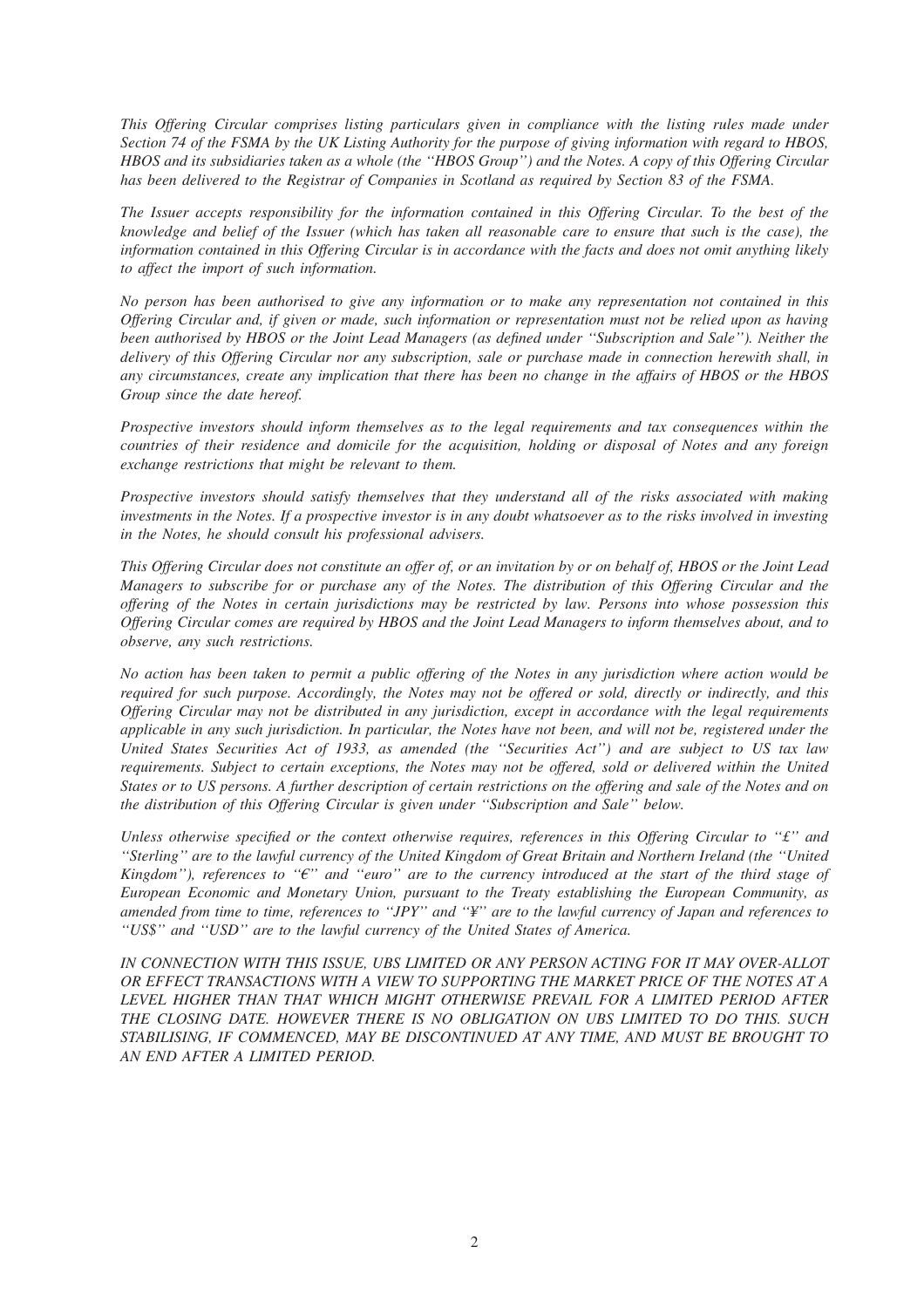# **TABLE OF CONTENTS**

|                                                                                                                                                                                                                                                                                                                                         | Page |
|-----------------------------------------------------------------------------------------------------------------------------------------------------------------------------------------------------------------------------------------------------------------------------------------------------------------------------------------|------|
|                                                                                                                                                                                                                                                                                                                                         |      |
|                                                                                                                                                                                                                                                                                                                                         |      |
| SUMMARY OF PROVISIONS RELATING TO THE NOTES WHILE IN GLOBAL FORM  15                                                                                                                                                                                                                                                                    |      |
|                                                                                                                                                                                                                                                                                                                                         |      |
|                                                                                                                                                                                                                                                                                                                                         |      |
|                                                                                                                                                                                                                                                                                                                                         |      |
| TAXATION $\ldots$ $\ldots$ $\ldots$ $\ldots$ $\ldots$ $\ldots$ $\ldots$ $\ldots$ $\ldots$ $\ldots$ $\ldots$ $\ldots$ $\ldots$ $\ldots$ $\ldots$ $\ldots$ $\ldots$ $\ldots$ $\ldots$ $\ldots$ $\ldots$ $\ldots$ $\ldots$ $\ldots$ $\ldots$ $\ldots$ $\ldots$ $\ldots$ $\ldots$ $\ldots$ $\ldots$ $\ldots$ $\ldots$ $\ldots$ $\ldots$ $\$ |      |
|                                                                                                                                                                                                                                                                                                                                         |      |
|                                                                                                                                                                                                                                                                                                                                         |      |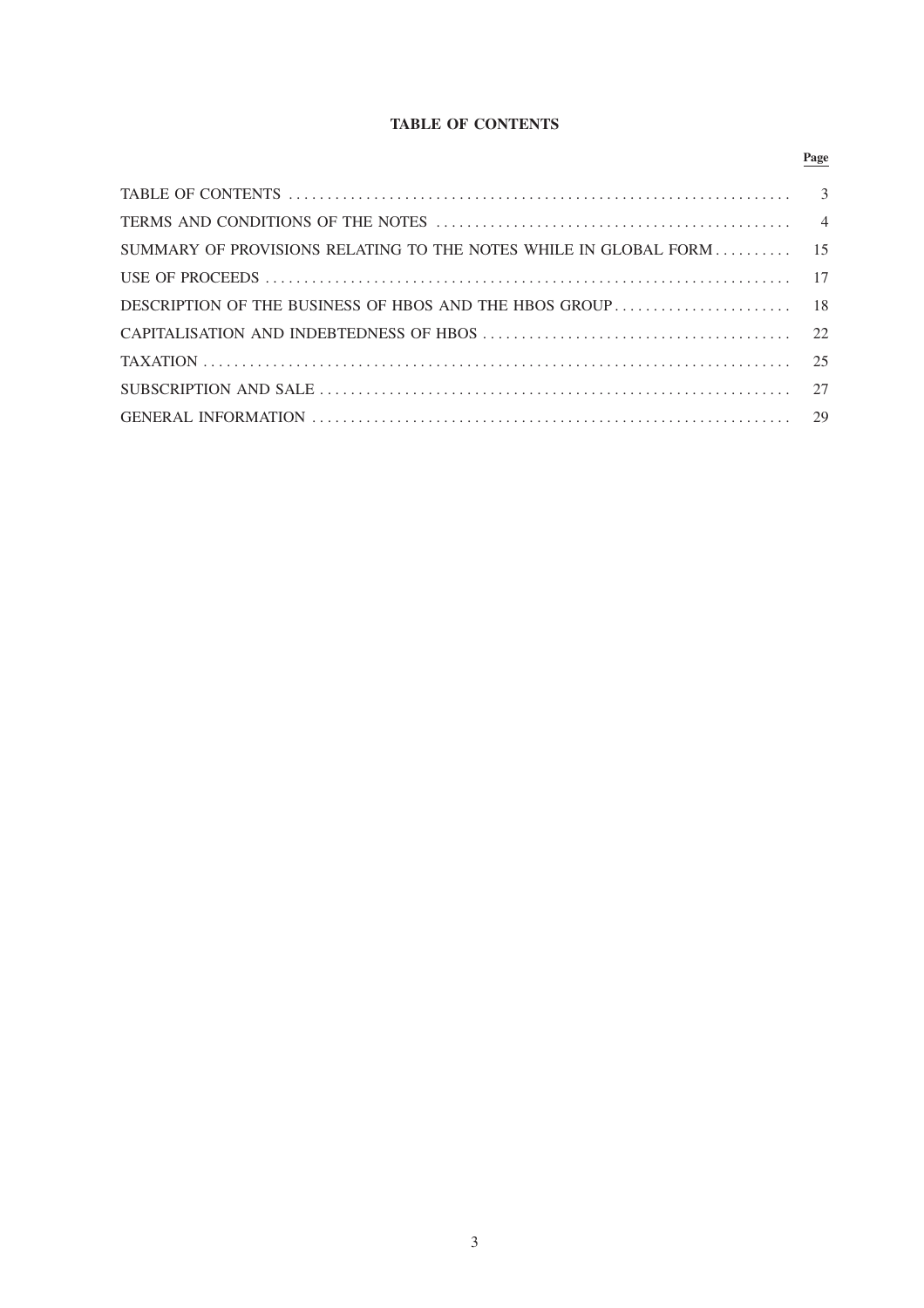# **TERMS AND CONDITIONS OF THE NOTES**

# *The terms and conditions to be endorsed on each of the Notes in definitive form (if issued) will be substantially in the following form:*

The £600,000,000 5.75 per cent. Undated Subordinated Step-up Notes (the ''Notes'', which expression shall in these Conditions, unless the context otherwise requires, include any further notes issued pursuant to Condition 13 and forming a single series with the Notes) of HBOS plc (the ''Issuer'') are constituted by a trust deed dated 14 April 2003 (the ''Trust Deed'') made between the Issuer and The Law Debenture Trust Corporation p.l.c. (the ''Trustee'') as trustee for the holders of the Notes (the ''Noteholders'') and the holders of the interest coupons appertaining to the Notes (respectively, the ''Couponholders'' and the ''Coupons'', which expression shall, unless the context otherwise requires, include the talons for further Coupons (the ''Talons'')). The issue of the Notes was authorised pursuant to a resolution of the Board of Directors of the Issuer passed on 26 November 2002 and resolutions of a duly constituted committee of the Board of Directors of the Issuer passed on 3 April 2003. The statements in these Conditions include summaries of, and are subject to, the detailed provisions of and definitions in the Trust Deed. Copies of the Trust Deed and the agency agreement dated 14 April 2003 (the ''Agency Agreement'') made between the Issuer and Citibank, N.A. as principal paying agent (the ''Principal Paying Agent'', which expression includes the principal paying agent for the time being) and as agent bank (the ''Agent Bank'') and the Trustee are available for inspection during normal business hours by the Noteholders and the Couponholders at the registered office for the time being of the Trustee, being at 14 April 2003 at Fifth Floor, 100 Wood Street, London EC2V 7EX, and at the specified office of the Paying Agents (as defined below). The Noteholders and the Couponholders are entitled to the benefit of, are bound by, and are deemed to have notice of, all the provisions of the Trust Deed and are deemed to have notice of those provisions of the Agency Agreement applicable to them.

# **1. Definitions**

In these Conditions, except to the extent that the context otherwise requires:

''Arrears of Interest'' means, so long as it remains unpaid, any interest not paid on an Interest Payment Date, together with any other interest not paid on any other Interest Payment Date(s);

''Assets'' means the unconsolidated gross assets of the Issuer, as shown in the latest published audited balance sheet of the Issuer, but adjusted for contingent assets and for subsequent events, all in such manner as the directors of the Issuer, the auditors of the Issuer or the liquidator of the Issuer (as the case may be) may determine;

''Benchmark Gilt'' means, in respect of an Interest Calculation Period, such United Kingdom government security having a maturity date on or about the last day of such Interest Calculation Period as the Agent Bank, with the advice of the Reference Dealers, may determine to be appropriate;

''Compulsory Interest Payment Date'' means any Interest Payment Date if, in the six calendar months immediately preceding such Interest Payment Date, any dividend has been declared or paid or any payment of interest made on any class of share capital of the Issuer or any of the Preferred Securities or any other obligations which rank in a winding up of the Issuer junior to the claims of the Noteholders;

''Determination Date'' means, in relation to an Interest Calculation Period, the fifth London Business Day prior to the first day of such Interest Calculation Period, provided that if it is not possible for any reason to determine the Gross Redemption Yield on such day, the Determination Date shall be postponed to the first London Business Day thereafter on which the Agent Bank determines that it is possible to determine the Gross Redemption Yield;

"euro" or " $\epsilon$ " means the lawful currency introduced at the start of the third stage of the European Economic and Monetary Union pursuant to the Treaty establishing the European Community, as amended;

''First Reset Date'' means 14 April 2022;

''FSA'' means the Financial Services Authority of the United Kingdom and shall include any successor organisation responsible for the supervision of banks' regulatory functions in the United Kingdom;

''Gross Redemption Yield'' means, with respect to a security, the gross redemption yield on such security, as calculated by the Agent Bank on the basis set out by the United Kingdom Debt Management Office in the paper ''Formulae for Calculating Gilt Prices from Yields'' page 4, Section One: Price/Yield Formulae ''Conventional Gilts; Double-dated and Undated Gilts with Assumed (or Actual) Redemption on a Quasi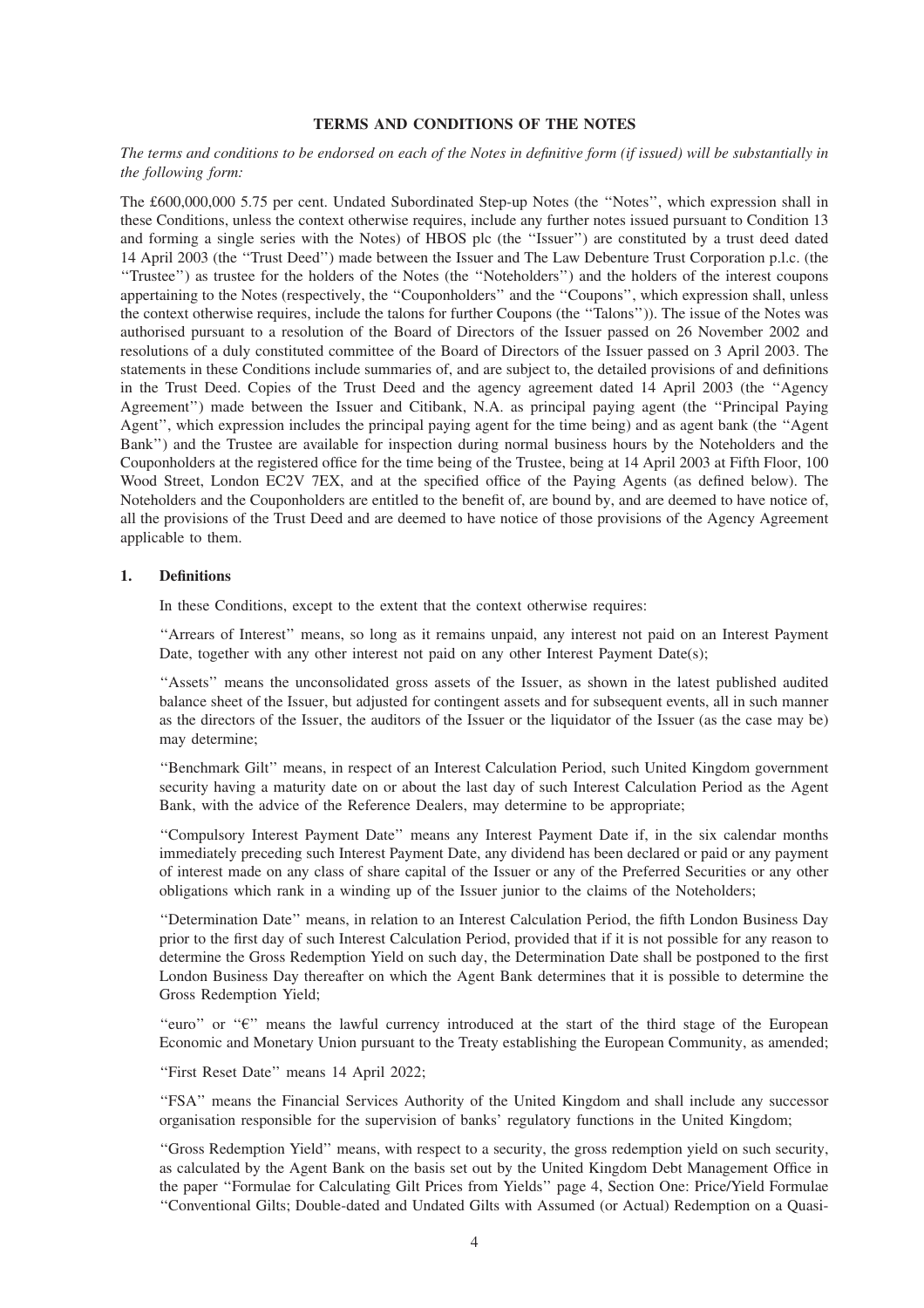Coupon Date'' (published 8/6/1998) on a semi-annual compounding basis (converted to an annualised yield and rounded up (if necessary) to four decimal places);

''holder'', in relation to a Note, Coupon or Talon means the bearer of such Note, Coupon or Talon;

''Initial Rate of Interest'' means 5.75 per cent. per annum;

''Interest Calculation Period'' means the period commencing on (and including) the First Reset Date and ending on (but excluding) the next following Reset Date and each successive period commencing on (and including) a Reset Date and ending on (but excluding) the next succeeding Reset Date;

''Interest Commencement Date'' means 14 April 2003;

''Interest Payment Date'' means 14 April in each year, commencing 14 April 2004;

''Interest Period'' means the period commencing on (and including) the Interest Commencement Date and ending on (but excluding) the first Interest Payment Date and thereafter each successive period commencing on (and including) an Interest Payment Date and ending on (but excluding) the next following Interest Payment Date;

''Liabilities'' means the unconsolidated gross liabilities of the Issuer, as shown in the latest published audited balance sheet of the Issuer, but adjusted for contingent liabilities and for subsequent events, all in such manner as the directors of the Issuer, the auditors of the Issuer or the liquidator of the Issuer (as the case may be) may determine;

''London Business Day'' means a day (other than a Saturday or Sunday) on which commercial banks and foreign exchange markets settle payments and are open for business (including dealing in foreign exchange and foreign currency deposits) generally in London;

''Optional Interest Payment Date'' means any Interest Payment Date other than a Compulsory Interest Payment Date;

''Paying Agents'' means the Principal Paying Agent and any other paying agent appointed as such from time to time in accordance with the Agency Agreement;

''Permitted Reorganisation'' means a solvent reconstruction, amalgamation, reorganisation, merger or consolidation whereby all or substantially all of the business, undertaking and assets of the Issuer are transferred to a successor entity or the substitution in place of the Issuer of a subsidiary of the Issuer, the terms of which reconstruction, amalgamation, reorganisation, merger, consolidation or substitution (i) have previously been approved by the Trustee in writing or by an Extraordinary Resolution (as defined in the Trust Deed) of the Noteholders and (ii) do not provide that the Notes shall thereby become repayable;

''Preferred Securities'' means any securities issued by the Issuer from time to time, or in respect of which the Issuer has assumed any obligations, and which, in each case are expressed to be, or are deemed at any time by the FSA to be, or to be capable of being classified as, Tier 1 Capital of the Issuer;

''Reference Dealers'' means three brokers of gilts and/or gilt-edged market makers selected by the Agent Bank in consultation with the Issuer and approved for this purpose in writing by the Trustee, or such other three persons operating in the gilt-edged market as are selected by the Agent Bank in consultation with the Issuer and approved for this purpose in writing by the Trustee;

''relevant date'' means, in respect of any payment on the Notes or Coupons, the date on which such payment first becomes due but, if the full amount of the money payable has not been received in London by the Principal Paying Agent or the Trustee on or before the due date, it means the date on which, the full amount of the money having been so received, notice to that effect shall have been duly given to the Noteholders by the Issuer in accordance with Condition 16;

''Reset Date'' means each fifth anniversary of the First Reset Date, so long as any Notes are outstanding;

''Reset Rate of Interest'' means the rate of interest payable in respect of an Interest Calculation Period as described in Condition 4*(d)*;

''Senior Creditors'' means all creditors of the Issuer (i) who are unsubordinated creditors of the Issuer, or (ii) whose claims are, or are expressed to be, subordinated (whether only in the event of the winding up of the Issuer or otherwise) to the claims of unsubordinated creditors of the Issuer but not further or otherwise, or who are subordinated creditors of the Issuer (whether as aforesaid or otherwise), other than in any such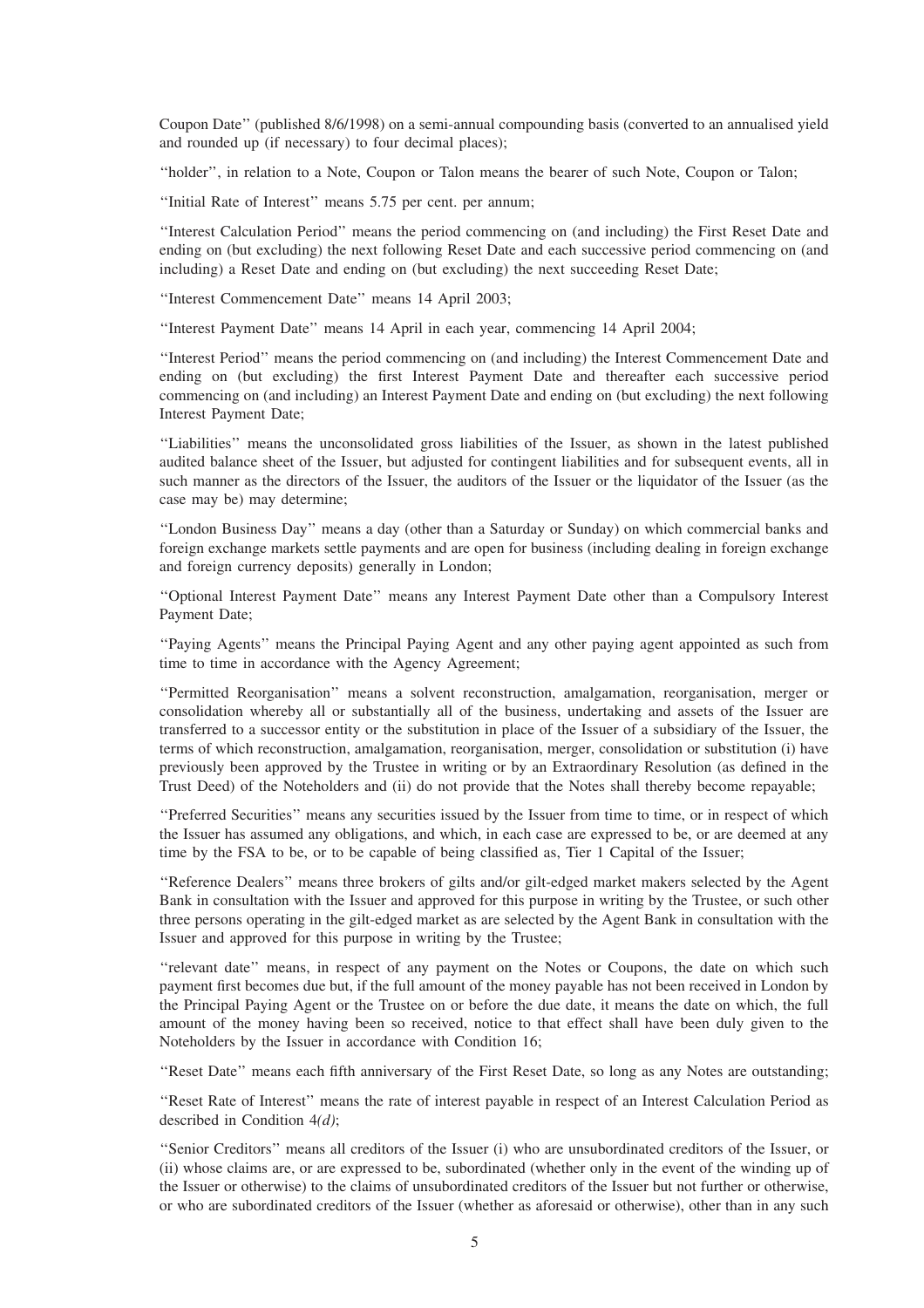case those whose claims rank, or are expressed to rank, *pari passu* with, or junior to, the claims of the Noteholders;

''Taxes'' means any present or future taxes, duties, assessments or governmental charges of whatsoever nature;

''Tier 1 Capital'' has the meaning ascribed to it in the FSA's ''Interim Prudential Sourcebook: Banks'' or any successor publication replacing such sourcebook;

''United Kingdom'' or ''U.K.'' means the United Kingdom of Great Britain and Northern Ireland;

''US\$'' means the lawful currency of the United States of America;

''£'' or ''sterling'' means the lawful currency of the United Kingdom; and

''¥'' means the lawful currency of Japan.

#### **2. Form, Denomination and Transfer**

The Notes are issued in the form of serially numbered bearer Notes in denominations of £1,000, £10,000 and £100,000 each with Coupons and one Talon attached and title thereto and to the Coupons and Talon will pass by delivery. Notes of one denomination are not exchangeable for Notes of any other denomination.

The Issuer, the Trustee and the Paying Agents may (to the fullest extent permitted by applicable law) deem and treat the holder of any Note or Coupon as the absolute owner for all purposes (notwithstanding any notice to the contrary and whether or not such Note or Coupon shall be overdue and notwithstanding any notice of ownership, trust or any interest in it, or writing on the Note or Coupon or any previous loss or theft thereof) and no person shall be liable for so treating the holder.

## **3. Status and Subordination**

*(a) Status*

The Notes and the Coupons are unsecured, subordinated obligations of the Issuer, conditional as provided in Condition 3*(c)*(i), and rank *pari passu* and without any preference among themselves and *pari passu* in point of subordination with its  $6415,000,000$  Fixed to Floating Rate Subordinated Extendable Maturity Notes 2048, £245,000,000 7.881 per cent. Subordinated Extendable Maturity Notes 2048, £300,000,000 7.50 per cent. Undated Subordinated Step-up Notes, €300,000,000 Floating Rate Undated Subordinated Step-up Notes, ¥42,500,000,000 3.50 per cent. Undated Subordinated Step-up Notes, £600,000,000 Undated Subordinated Notes, £500,000,000 Fixed to Floating Rate Undated Subordinated Notes, £500,000,000 5.75 per cent. Undated Subordinated Stepup Notes and US\$1,000,000,000 6.85 per cent. Undated Subordinated Notes (in each case, together with any further issues which shall be consolidated and form a single series therewith) and senior in point of subordination to its obligations in respect of the Preferred Securities and junior in point of subordination to its obligations in relation to Senior Creditors (as further described in 3*(c)* below).

*(b) Set-Off*

Subject to applicable law, no Noteholder or Couponholder may exercise, claim or plead any right of set-off, compensation or retention in respect of any amount owed to it by the Issuer arising under or in connection with the Notes or the Coupons and each Noteholder and Couponholder shall, by virtue of being the holder of any Note or Coupon (as the case may be), be deemed to have waived all such rights of set-off, compensation or retention.

- *(c) Subordination*
	- (i) The rights of the Noteholders and Couponholders are subordinated to the claims of Senior Creditors and, accordingly, payments of principal and interest are conditional upon the Issuer being solvent at the time for payment by the Issuer, and no principal or interest shall be payable in respect of the Notes except to the extent that the Issuer could make such payment and still be solvent immediately thereafter. For the purposes of this Condition  $3(c)(i)$ , the Issuer shall be solvent if (i) it is able to pay its debts owed to Senior Creditors as they fall due and (ii) its Assets exceed its Liabilities (other than its Liabilities to persons who are not Senior Creditors). A report as to the solvency of the Issuer by two directors of the Issuer or, in certain circumstances as provided in the Trust Deed, the auditors of the Issuer or, if the Issuer is in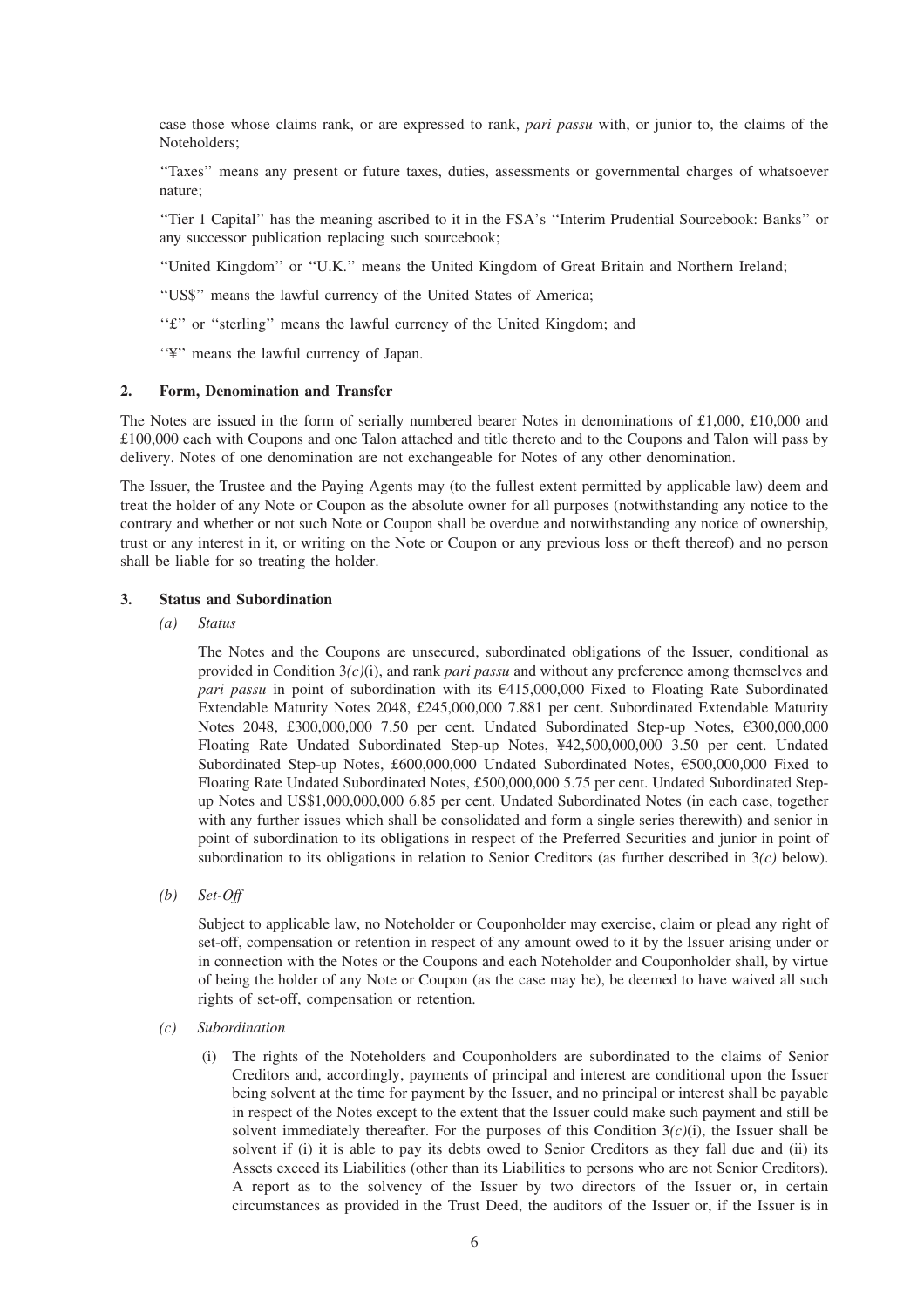winding up, its liquidator shall, in the absence of manifest error, be treated and accepted by the Issuer, the Trustee, the Noteholders, the Couponholders and all other interested parties as correct and sufficient evidence thereof. The Trustee may rely on certificates or reports provided by the auditors of the Issuer whether or not any such certificate or report or any engagement letter or other document entered into by the Issuer, the Trustee and/or the auditors of the Issuer in connection therewith contains any limit (whether monetary or otherwise) on the liability of such auditors.

(ii) If at any time an order is made or an effective resolution is passed for the winding up of the Issuer in Scotland (except in respect of a Permitted Reorganisation), there shall be payable on each Note (in lieu of any other payment, but subject as provided in this Condition 3*(c)*), such amount, if any, as would have been payable to the holder thereof if, on the day immediately prior to the commencement of the winding up of the Issuer and thereafter, such Noteholder were the holder of a preference share in the capital of the Issuer of a notional class having a preferential right to a return of assets in the winding up over the holders of all issued shares, including preference shares, for the time being in the capital of the Issuer and any Preferred Securities and any other obligations which rank in a winding up of the Issuer junior to the claims of Noteholders, on the assumption that such holders of preference shares in such notional class were entitled (to the exclusion of any other rights or privileges) to receive on a return of assets in such winding up an amount equal to the principal amount of such Note, together with Arrears of Interest, if any, and any accrued interest (other than Arrears of Interest) which is payable (as provided in the Trust Deed).

# **4. Interest**

*(a) Accrual*

The Notes bear interest from (and including) the Interest Commencement Date in accordance with the provisions of this Condition 4.

Subject to Conditions 3*(c)*(i) and 4*(b)*(i), interest shall be payable on the Notes annually in arrear on each Interest Payment Date as provided in this Condition 4.

Whenever it is necessary to compute an amount of interest in respect of any Note for a period of less than a complete Interest Period, such interest shall be calculated on the basis of the actual number of days in the period from (and including) the most recent Interest Payment Date (or, if none, the Interest Commencement Date) to (but excluding) the relevant payment date divided by the actual number of days in the period from (and including) the most recent Interest Payment Date (or, if none, the Interest Commencement Date) to (but excluding) the next (or first) Interest Payment Date.

If the Notes are to be redeemed pursuant to Condition 5*(b)* or *(c)*, the Notes will cease to bear interest from (and including) the due date for redemption thereof unless, upon due presentation, payment of principal in respect of the Note is improperly withheld or refused. In such event, interest will continue to accrue as provided in the Trust Deed.

#### *(b) Payment of Interest*

(i) Interest payments (excluding Arrears of Interest) on the Notes shall (subject to Condition 3*(c)*(i)) be payable on each Compulsory Interest Payment Date in respect of the Interest Period ending on the day immediately preceding such date. On any Optional Interest Payment Date there may (subject to Condition  $3(c)(i)$ ) be paid (if the Issuer so elects and gives notice of such election to the Noteholders in accordance with sub-paragraph (ii) of this Condition 4*(b)*) the interest payable on such Optional Interest Payment Date accrued in the Interest Period ending on the day immediately preceding such date, but the Issuer shall not be under any obligation to make such payment (other than (subject to Condition  $3(c)(i)$ ) where such election is made) and any failure to pay (other than as aforesaid) shall not constitute a default by the Issuer for any purpose. Arrears of Interest may, at the option of the Issuer (subject to Condition  $3(c)(i)$ ) be paid in whole or in any part at any time upon the expiration of not less than seven days' notice to such effect given by the Issuer to the Trustee and to the Principal Paying Agent, and to the Noteholders in accordance with Condition 16, but all Arrears of Interest on all Notes outstanding (as defined in the Trust Deed) shall (subject only to Condition  $3(c)$ ) become due in full on whichever is the earliest of (i) the date upon which a dividend or interest is next paid on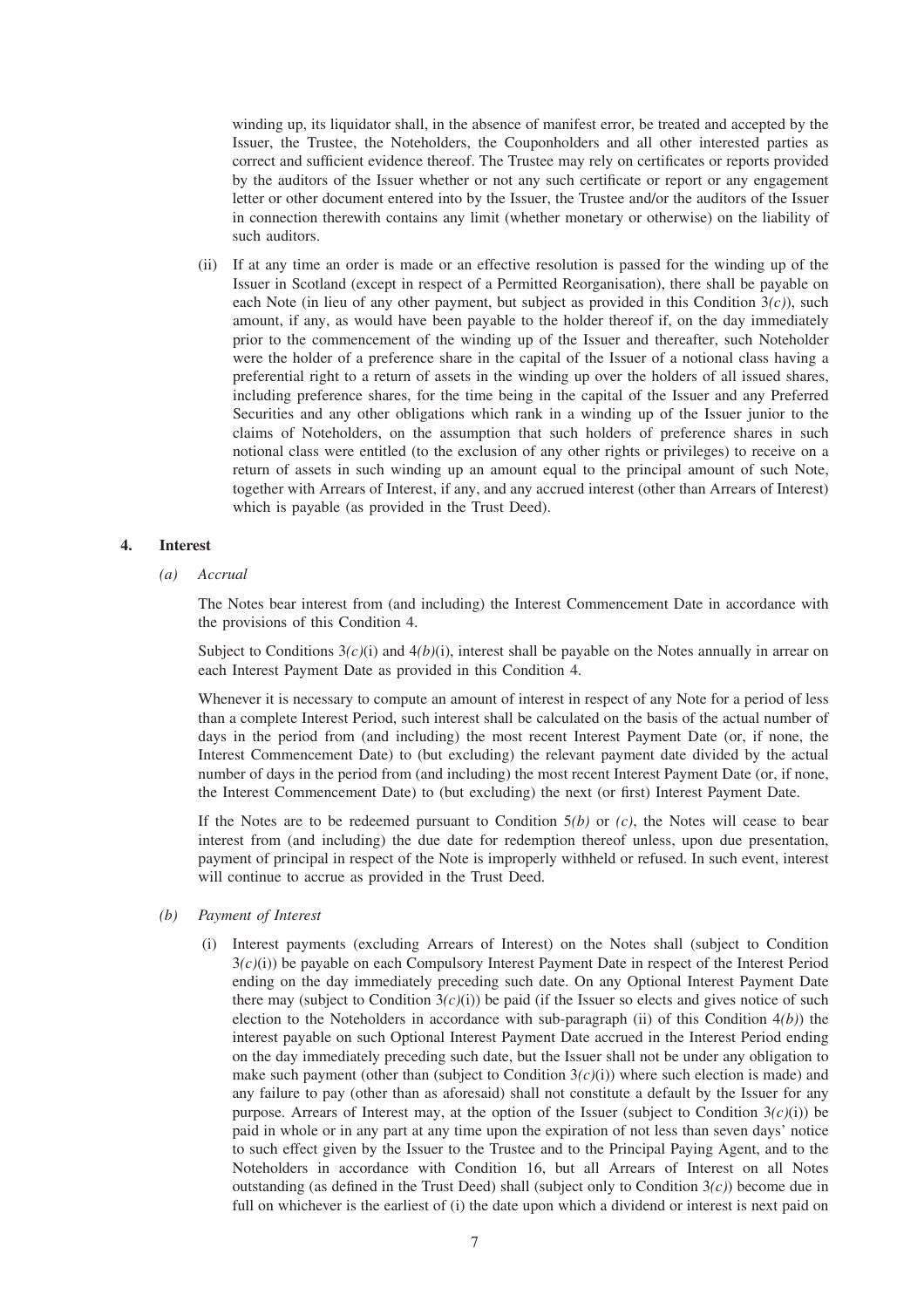any class of share capital of the Issuer or any of the Preferred Securities or any other obligations which rank in a winding up of the Issuer junior to the claims of the Noteholders, (ii) the date set for any redemption pursuant to Condition 5, and (iii) the commencement of winding up of the Issuer (other than in respect of a Permitted Reorganisation).

Notwithstanding the foregoing, if notice is given by the Issuer of its intention to pay Arrears of Interest in whole or in part, the Issuer shall be obliged (subject to Condition  $3(c)(i)$ ) to pay such Arrears of Interest in whole or in part upon the expiration of such notice. Where Arrears of Interest are paid in part, each part payment shall be applied in payment of the Arrears of Interest accrued in respect of the relative Interest Payment Date (or consecutive Interest Payment Dates) furthest from the date of payment. Arrears of Interest shall not themselves bear interest.

- (ii) The Issuer shall give not less than 30 days' notice prior to any Interest Payment Date to the Trustee, the Principal Paying Agent and, in accordance with Condition 16, the Noteholders:
	- (1) if such Interest Payment Date will be an Optional Interest Payment Date; and
	- (2) whether or not the Issuer elects to pay the interest due on such Optional Interest Payment Date.
- *(c) Initial Rate of Interest*

For the period from (and including) the Interest Commencement Date to (but excluding) the First Reset Date, the Notes shall bear interest at the Initial Rate of Interest.

*(d) Reset Rate of Interest*

The Reset Rate of Interest in respect of each Interest Calculation Period will be the rate per annum as determined by the Agent Bank which is the aggregate of 2.02 per cent. and the Gross Redemption Yield of the Benchmark Gilt in respect of such Interest Calculation Period with the price of the Benchmark Gilt for this purpose being the arithmetic average (rounded up (if necessary) to four decimal places) of the bid and offered prices of such Benchmark Gilt quoted by the Reference Dealers at 3.00 p.m. (London time) on the relevant Determination Date on a dealing basis for settlement on the next following dealing day in London.

*(e) Publication of Reset Rate of Interest*

In respect of each Interest Calculation Period, the Issuer shall cause notice of the relevant Reset Rate of Interest determined in accordance with this Condition 4 to be given to the Trustee, the Paying Agents, any stock exchange or other relevant authority on which the Notes are for the time being listed or admitted to trading and, in accordance with Condition 16, the Noteholders as soon as practicable after its determination but in any event not later than the fourth London Business Day thereafter.

*(f) Determination or Calculation by Trustee*

The Trustee shall, if the Agent Bank does not at any relevant time for any reason determine the Reset Rate of Interest in accordance with these Conditions, determine the Reset Rate of Interest in respect of the relevant Interest Calculation Period at such rate as, in its absolute discretion (having such regard as it shall think fit to the procedure described in this Condition 4), it shall deem fair and reasonable in all the circumstances and such determination shall be deemed to be a determination thereof by the Agent Bank.

*(g) Agent Bank*

So long as any Notes remain outstanding the Issuer will maintain an Agent Bank. The initial Agent Bank and its initial specified office is set out at the end of these Conditions.

The Issuer may, with the prior written approval of the Trustee, from time to time replace the Agent Bank by another leading investment, merchant or commercial bank in London. If the Agent Bank is unable or unwilling to continue to act as the Agent Bank or (without prejudice to paragraph *(f)*) fails duly to determine the Reset Rate of Interest in respect of any Interest Calculation Period as provided in paragraph *(d)*, the Issuer shall forthwith appoint another leading investment, merchant or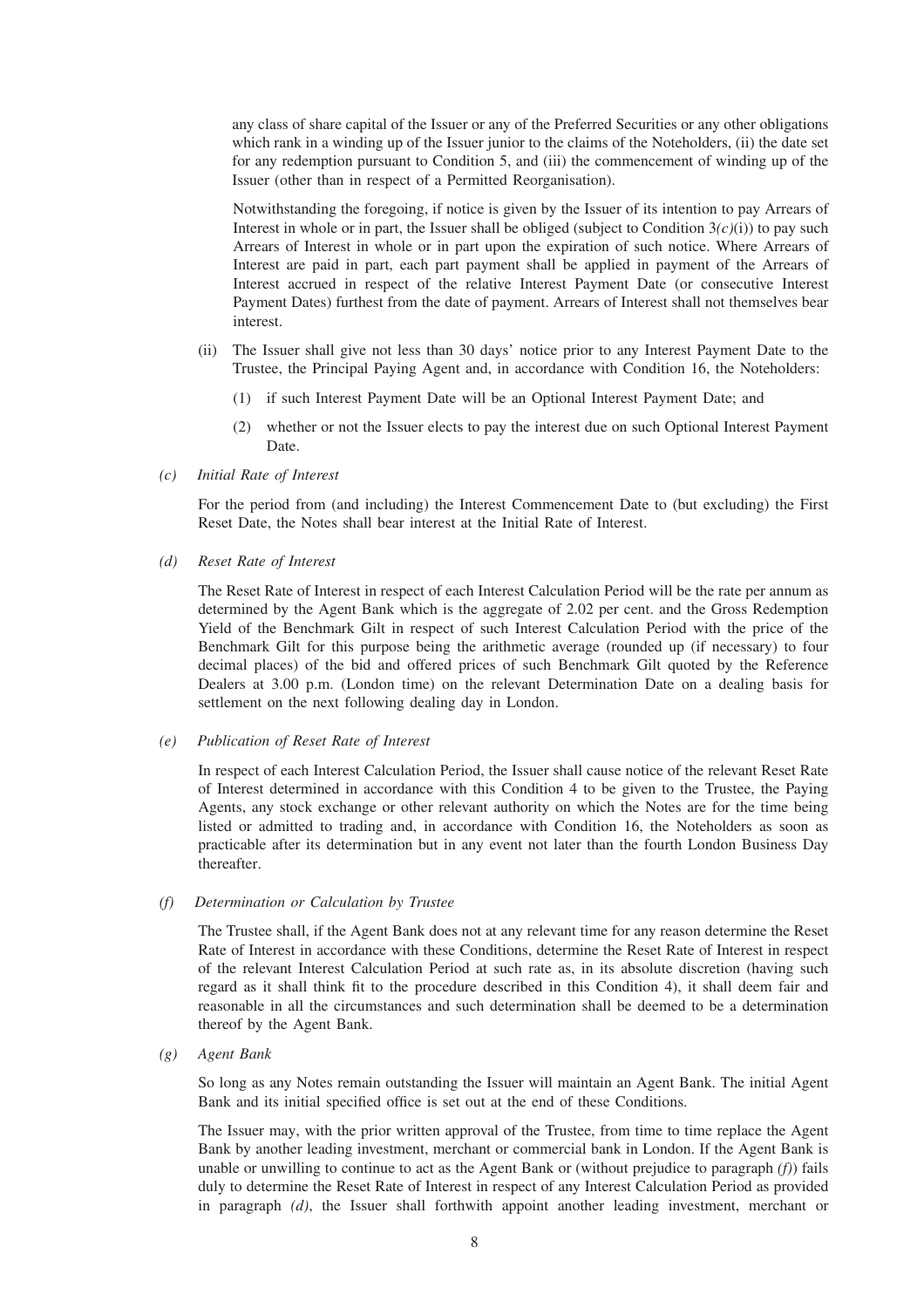commercial bank approved in writing by the Trustee to act as such in its place. The Agent Bank may not resign its duties or be removed without a successor having been appointed as aforesaid.

#### *(h) Determinations Binding*

All notifications, opinions, determinations, certificates, calculations, quotations and decisions given, expressed, made or obtained for the purposes of this Condition 4, shall (in the absence of wilful default, fraud, bad faith or manifest error) be binding on the Issuer, the Agent Bank, the Trustee, the Paying Agents and all Noteholders and Couponholders and (in the absence as aforesaid) no liability to the Noteholders and Couponholders or, save as otherwise provided in the Agency Agreement or the Trust Deed, the Issuer shall attach to the Agent Bank or, as the case may be, the Trustee in connection with the exercise or non-exercise by it of its powers, duties and discretions.

#### **5. Redemption and Purchase**

#### *(a) Limitation on Redemption*

The Notes are undated and, accordingly, have no final maturity date and may not be redeemed except in accordance with the following provisions of this Condition 5 or Condition 8. Any redemption or purchase of Notes pursuant to this Condition 5 is subject to the prior consent of the FSA (so long as the Issuer is required by the FSA to obtain such consent).

#### *(b) Redemption for Tax Reasons*

The Notes may (subject as provided in the last sentence of paragraph *(a)* above) be redeemed at the option of the Issuer in whole, but not in part, at any time on giving not less than 30 nor more than 60 days' irrevocable notice to the Trustee and the Principal Paying Agent and, in accordance with Condition 16, the Noteholders, if the Issuer satisfies the Trustee immediately before the giving of the notice referred to above that there is more than an insubstantial risk that on the occasion of the next payment due in respect of the Notes, the Issuer would be required to pay additional amounts as provided in Condition 7 or the payment of interest in respect of the Notes would be treated as a ''distribution'' within the meaning of the Income and Corporation Taxes Act 1988 (as amended, reenacted or replaced). Notes redeemed pursuant to this Condition 5*(b)* will be redeemed at their principal amount together with interest accrued to (but excluding) the date of redemption and all Arrears of Interest (if any). Upon the expiry of such notice the Issuer shall (subject to Condition  $3(c)(i)$  be bound to redeem the Notes accordingly.

#### *(c) Redemption at the Option of the Issuer*

The Issuer may (subject as provided in the last sentence of paragraph *(a)* above), on the First Reset Date or on any Reset Date thereafter, having given not more than 30 nor less than 15 days' irrevocable notice to the Trustee and the Principal Paying Agent and, in accordance with Condition 16, to the Noteholders, redeem all, but not some only, of the Notes at their principal amount, together with interest accrued to (but excluding) the date of redemption and all Arrears of Interest (if any). Upon the expiry of such notice the Issuer shall (subject to Condition  $3(c)(i)$ ) be bound to redeem the Notes accordingly.

#### *(d) Purchases*

The Issuer or any of its subsidiaries may (subject as provided in the last sentence of paragraph *(a)* above) at any time purchase Notes in any manner and at any price. In each case purchases will be made together with all unmatured Coupons and unexchanged Talons appertaining thereto.

The requirement of this paragraph *(d)* as to the purchase of Notes shall not apply in regard to the purchase of Notes in the ordinary course of a business of dealing in securities.

#### *(e) Cancellation*

All Notes redeemed will be cancelled forthwith (together with all unmatured Coupons and Talons presented therewith) and such Notes may not be reissued or resold. Notes purchased by the Issuer or any of its subsidiaries may be held or resold or surrendered for cancellation.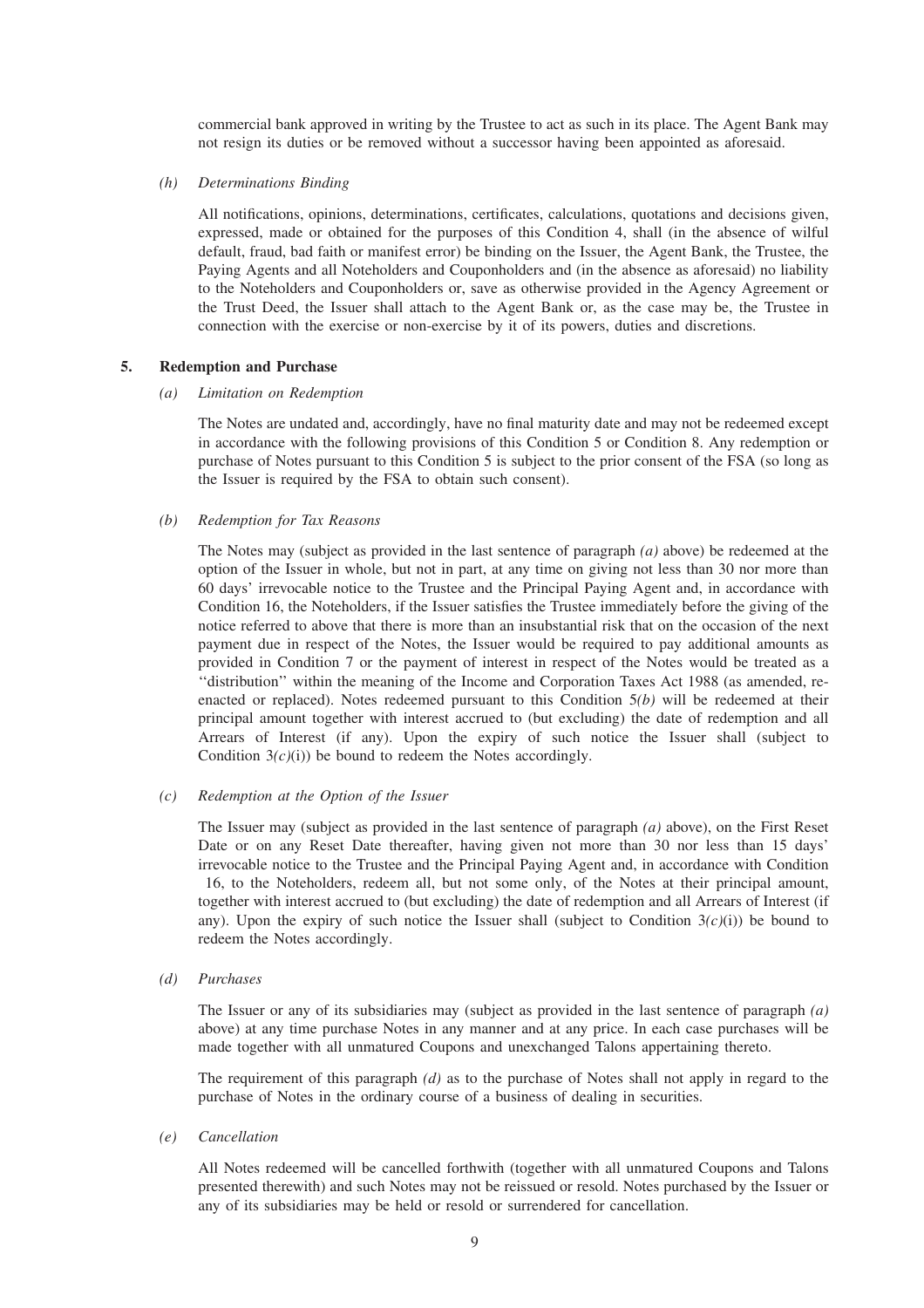#### **6. Payments**

#### *(a) Method of Payment*

Subject as provided below, all payments of principal and interest in respect of the Notes will (subject to Condition  $3(c)(i)$ ) be made against presentation and surrender (or, in the case of part payment only, endorsement) of the Notes or the appropriate Coupons (as the case may be) at the specified office of any Paying Agent (subject to paragraph *(b)* below) by sterling cheque drawn on, or by transfer to a sterling account maintained by the payee with, a bank in London. Payments of interest due in respect of any Note other than on presentation and surrender of matured Coupons shall be made only against presentation and either surrender or endorsement (as appropriate) of the relevant Note.

# *(b) Payment on Winding Up*

If any payment is to be made in respect of interest, the Interest Payment Date for which falls on or after the date on which the winding up in Scotland of the Issuer is deemed to have commenced, such payment shall be made only against presentation of the relevant Note, and the Coupon for any such Interest Payment Date and any unexchanged Talons shall be void. In addition, any Note presented for payment after an order is made or an effective resolution is passed for the winding up in Scotland of the Issuer must be presented together with all Coupons in respect of Arrears of Interest relating to Interest Payment Dates falling prior to such commencement of the winding up of the Issuer and any unexchanged Talons, failing which there shall be withheld from any payment otherwise due to the Noteholders such proportion thereof as the Arrears of Interest due in respect of any such missing Coupon bears to the total of the principal amount of the relevant Note (provided that, if the aggregate amount of such Coupons and Talons is greater than the principal amount of the Notes, so many of such Coupons and Talons shall become void as will result in the aggregate amount of the remainder of such Coupons and Talons (the ''Relevant Coupons and Talons'') being as near as possible to, but not greater than, the principal amount of the Notes and a sum equal to the aggregate amount of the Relevant Coupons and Talons only will be deducted from the amount of principal due for payment), all Arrears of Interest in respect thereof and interest (other than Arrears of Interest) accrued on such Note in respect of the Interest Period current at the date of the commencement of the winding up.

#### *(c) Payments Subject to Fiscal Laws*

All payments are subject in all cases to any applicable fiscal or other laws and regulations, but without prejudice to the provisions of Condition 7. No commissions or expenses shall be charged to the Noteholders or Couponholders in respect of such payments.

#### *(d) Unmatured Coupons*

Upon the due date for redemption of any Note, unmatured Coupons (which expression shall include Coupons falling to be issued on exchange of Talons, other than such Coupons in respect of Interest Payment Dates falling on or prior to such due date for redemption) relating to such Note (whether or not attached) shall become void and no payment shall be made in respect of them. Where any Note is presented for redemption without all unmatured Coupons relating to it, redemption shall be made only against the provision of such indemnity as the Issuer may require.

#### *(e) Payments on Business Days*

A Note or Coupon may only be presented for payment on a day which is a business day. No further interest or other payment will be made as a consequence of the day on which the relevant Note or Coupon may be presented for payment under this paragraph falling after the due date. In this Condition ''business day'' means a day on which commercial banks and foreign exchange markets are open for business in the place of presentation and which is a London Business Day.

#### *(f) Paying Agents*

The name of the initial Paying Agent and its initial specified office is set out at the end of these Conditions. The Issuer may, with the prior written approval of the Trustee, at any time vary or terminate the appointment of any Paying Agent and/or appoint additional Paying Agents and/or approve any change in the specified office of any Paying Agent, provided that so long as any Notes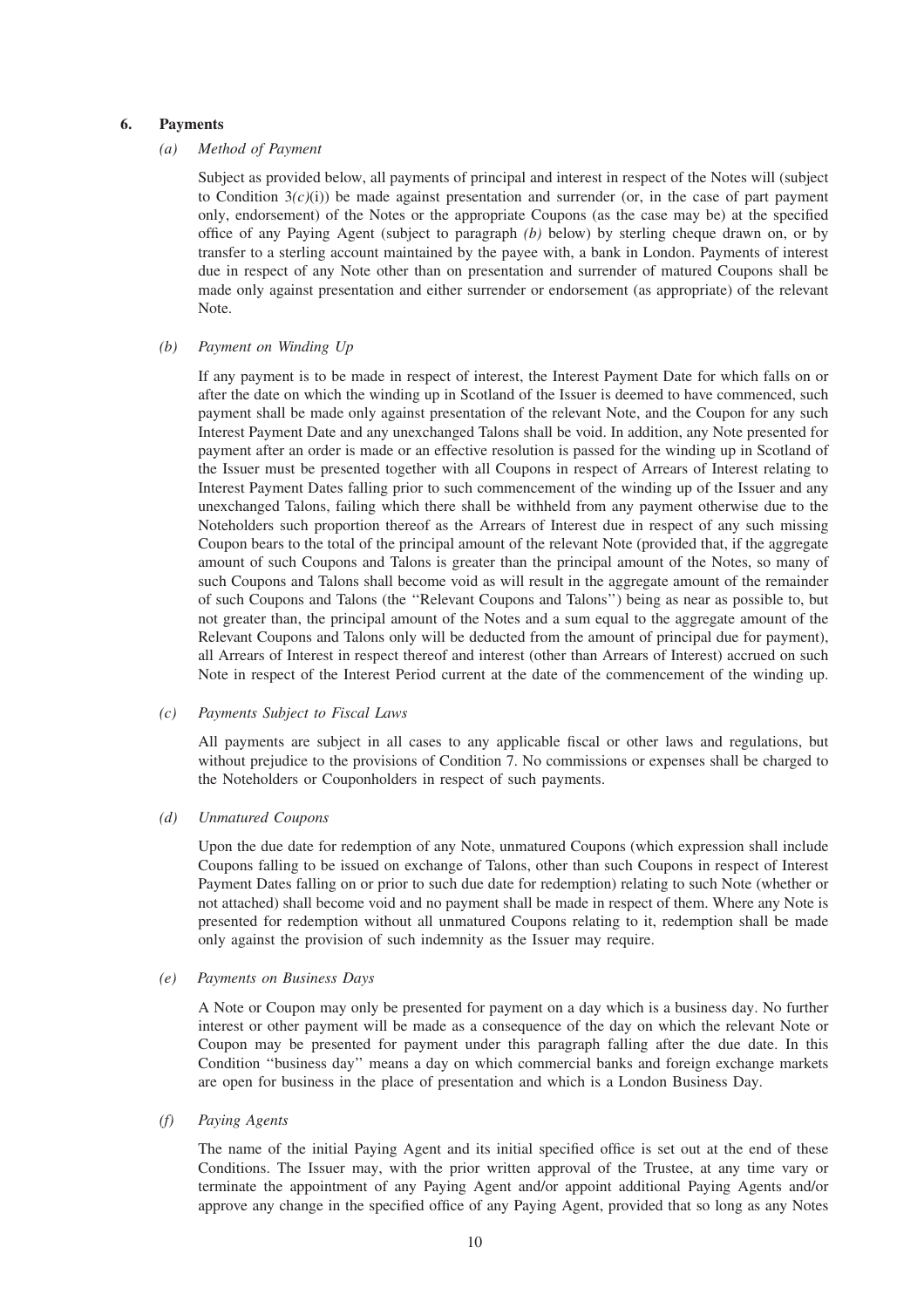remain outstanding the Issuer will maintain (i) a Principal Paying Agent, (ii) a Paying Agent (which may be the Principal Paying Agent) with a specified office in London and (iii) a Paying Agent (which may be the Principal Paying Agent) with a specified office in a member state of the European Union that will not be obliged to withhold or deduct tax pursuant to any European Union Directive on the taxation of savings implementing or complying with, or introduced in order to conform to, such Directive. Notice of any such variation, termination or appointment and of any changes in the specified offices of the Paying Agents will be given by the Issuer to the Noteholders in accordance with Condition 16.

# *(g) Exchange of Talons*

On and after the Interest Payment Date on which the final Coupon comprised in any Coupon sheet matures, the Talon forming part of such Coupon sheet may, unless the due date for redemption of the relevant Note shall have fallen on or prior to such Interest Payment Date, be surrendered at the specified office of the Principal Paying Agent or any other Paying Agent in exchange for a further Coupon sheet including a further Talon, subject to the provisions of Condition 10.

# *(h) Fractions*

In making any payment in respect of the Notes, amounts shall be rounded, if necessary, to the nearest £0.01 (with £0.005 being rounded upwards).

# **7. Taxation**

All payments of principal and interest in respect of the Notes and Coupons by the Issuer will be made free and clear of, and without withholding of or deduction for, or on account of, any Taxes imposed or levied by or on behalf of the United Kingdom or any political sub-division thereof or by any authority therein or thereof having power to tax, unless the withholding or deduction of such Taxes is required by law. In the event of such withholding or deduction, the Issuer will pay such additional amounts as may be necessary in order that the net amounts receivable by Noteholders and Couponholders after such withholding or deduction shall equal the respective amounts of principal and interest which would have been receivable in respect of the Notes or the Coupons (as the case may be) in the absence of such withholding or deduction, except that no such additional amounts shall be payable with respect to any Note or Coupon:

- (i) presented for payment by, or on behalf of, a holder who (a) is able to avoid such withholding or deduction by satisfying any statutory requirements or by making a declaration of non-residence or other similar claim for exemption to the relevant tax authority; or (b) is liable to such Taxes in respect of the Note or Coupon by reason of his having some connection with the United Kingdom other than the mere holding of the Note or Coupon; or
- (ii) presented for payment more than 30 days after the relevant date except to the extent that a holder would have been entitled to additional amounts on presenting the same for payment on the last day of such period of 30 days assuming that day to have been a day on which commercial banks and foreign exchange markets are open in the place of presentation; or
- (iii) where such withholding or deduction is imposed on a payment to an individual and is required to be made pursuant to any European Union Directive on the taxation of savings implementing the conclusions of the ECOFIN Council meeting of 26-27 November 2000 or any law implementing or complying with, or introduced in order to conform to, such Directive; or
- (iv) presented for payment by or on behalf of a Noteholder or a Couponholder who would have been able to avoid such withholding or deduction by presenting the relevant Note or Coupon to another Paying Agent in a Member State of the European Union.

Unless the context otherwise requires, in these Conditions, (a) references to ''interest'' shall be deemed to include any Arrears of Interest and (b) references to ''principal'' or ''interest'' shall be deemed to include any additional amounts which may become payable pursuant to the foregoing provisions or any undertakings given in addition thereto or in substitution therefor pursuant to the Trust Deed.

# **8. Default**

*(a)* If default is made in the payment of any principal in respect of the Notes for a period of 14 days or more after the due date for the same, or in the payment of any interest for a period of 14 days or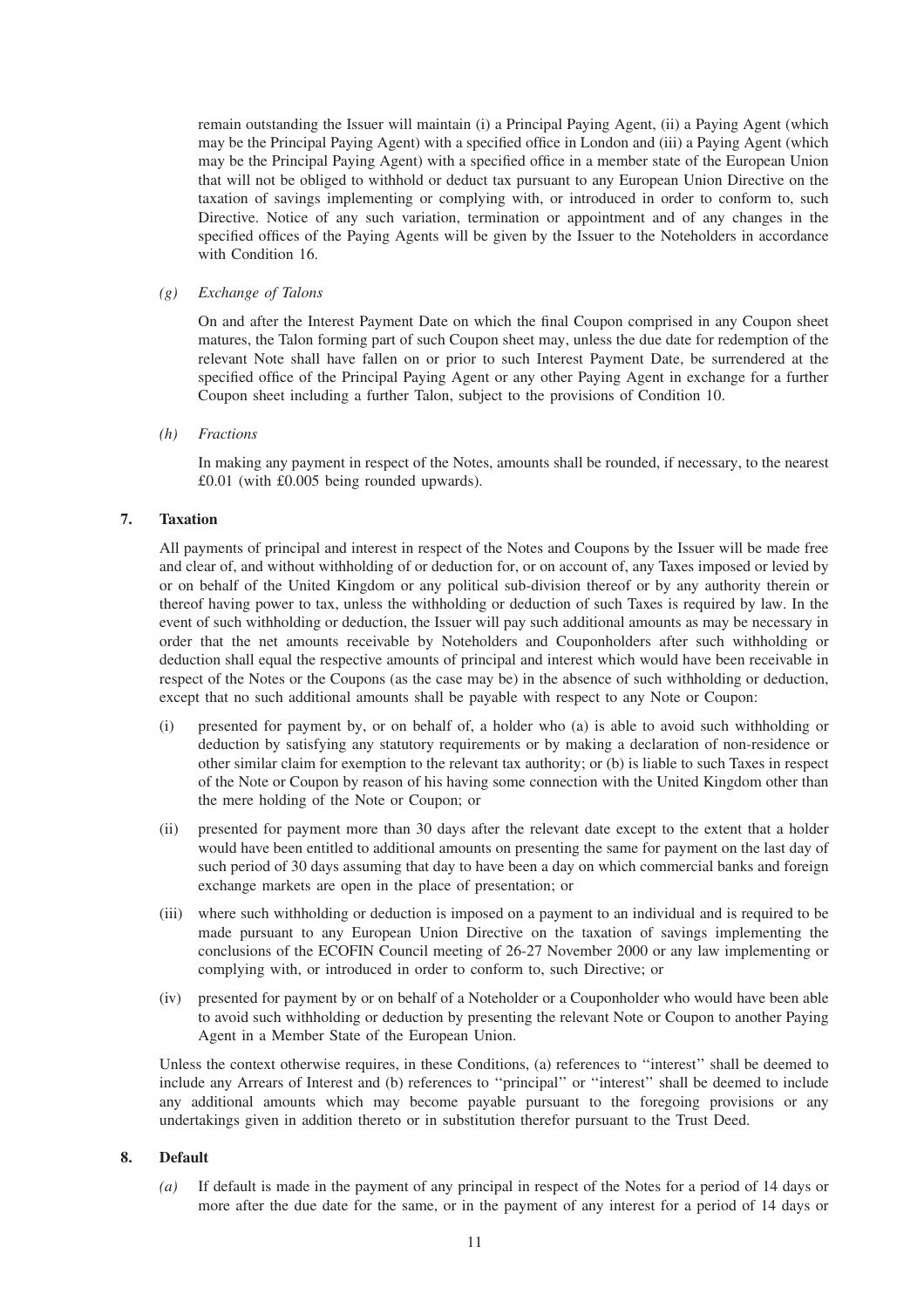more after a Compulsory Interest Payment Date or any other date on which any payment of interest is due, the Trustee may, subject as provided in Condition  $9(a)$ , at its discretion and without further notice, institute proceedings for the winding up of the Issuer in Scotland (but not elsewhere) and/or prove in any winding up of the Issuer (whether in Scotland or elsewhere), but may take no other action in respect of such default. For the purposes of this Condition 8*(a)*, a payment shall be deemed to be due even if the condition set out in Condition 3*(c)*(i) is not satisfied with respect to the Issuer.

*(b)* The Trustee may, subject as provided in Condition 9*(a)*, institute such proceedings against the Issuer as it may think fit to enforce any obligation, condition or provision binding on the Issuer under the Trust Deed or the Notes (other than any obligation for payment of any principal or interest in respect of the Notes or Coupons) provided that the Issuer shall not by virtue of any such proceedings be obliged to pay (i) any sum or sums representing or measured by reference to principal or interest in respect of the Notes or Coupons sooner than the same would otherwise have been payable by it or (ii) any damages (save in respect of the Trustee's fees and expenses incurred by it in its personal capacity).

*The restriction on the payment of damages would have the effect of limiting the remedies available to the Trustee and the Noteholders in the event of a breach of certain covenants (other than payment covenants) by the Issuer.*

# **9. Enforcement of Rights**

- *(a)* The Trustee shall not be bound to take the action referred to in paragraphs *(a)* or *(b)* of Condition 8 to enforce the obligations of the Issuer in respect of the Notes or any other proceedings pursuant to, or in connection with, the Trust Deed or the Notes unless (i) it is so directed by an Extraordinary Resolution (as defined in the Trust Deed) of the Noteholders or so requested in writing by Noteholders holding at least one-quarter in principal amount of the Notes then outstanding and (ii) it is indemnified to its satisfaction.
- *(b)* No Noteholder or Couponholder shall be entitled to institute proceedings directly against the Issuer or prove in the winding up of the Issuer unless the Trustee, having become bound to do so, fails to do so within a reasonable period and such failure is continuing, in which event any Noteholder or Couponholder may, on giving an indemnity satisfactory to the Trustee, in the name of the Trustee (but not otherwise) himself institute such proceedings and/or prove in the winding up of the Issuer to the same extent and in the same jurisdiction (but not further or otherwise) that the Trustee would have been entitled to do so in respect of the Notes.
- *(c)* No remedy against the Issuer, other than as referred to in Condition 8, shall be available to the Trustee or the Noteholders or Couponholders, whether for the recovery of amounts owing in respect of the Notes or under the Trust Deed or in respect of any breach by the Issuer of any of its other obligations under or in respect of the Notes or under the Trust Deed.

# **10. Prescription**

Notes and Coupons (which for this purpose shall not include Talons) will become void unless presented for payment within 10 years and five years respectively from the relevant date in respect thereof, subject to Condition 6. There shall not be included in any Coupon sheet issued upon exchange of a Talon any Coupon which would be void upon issue pursuant to this Condition 10 or Condition 6.

# **11. Meetings of Noteholders, Modification and Waiver**

The Trust Deed contains provisions for convening meetings of Noteholders to consider any matter affecting their interests, including the modification by Extraordinary Resolution of any of these Conditions or any of the provisions of the Trust Deed. The quorum at any such meeting for passing an Extraordinary Resolution will be one or more persons holding or representing a clear majority of the principal amount of the Notes for the time being outstanding, or at any adjourned meeting one or more persons being or representing Noteholders whatever the principal amount of the Notes for the time being outstanding so held or represented, except that at any meeting the business of which includes the modification of certain of these Conditions or certain of the provisions of the Trust Deed the necessary quorum for passing an Extraordinary Resolution will be one or more persons holding or representing not less than two-thirds, or at any adjourned such meeting not less than one-third, of the principal amount of the Notes for the time being outstanding. An Extraordinary Resolution passed at any meeting of Noteholders will be binding on all Noteholders, whether or not they are present at the meeting, and on all Couponholders.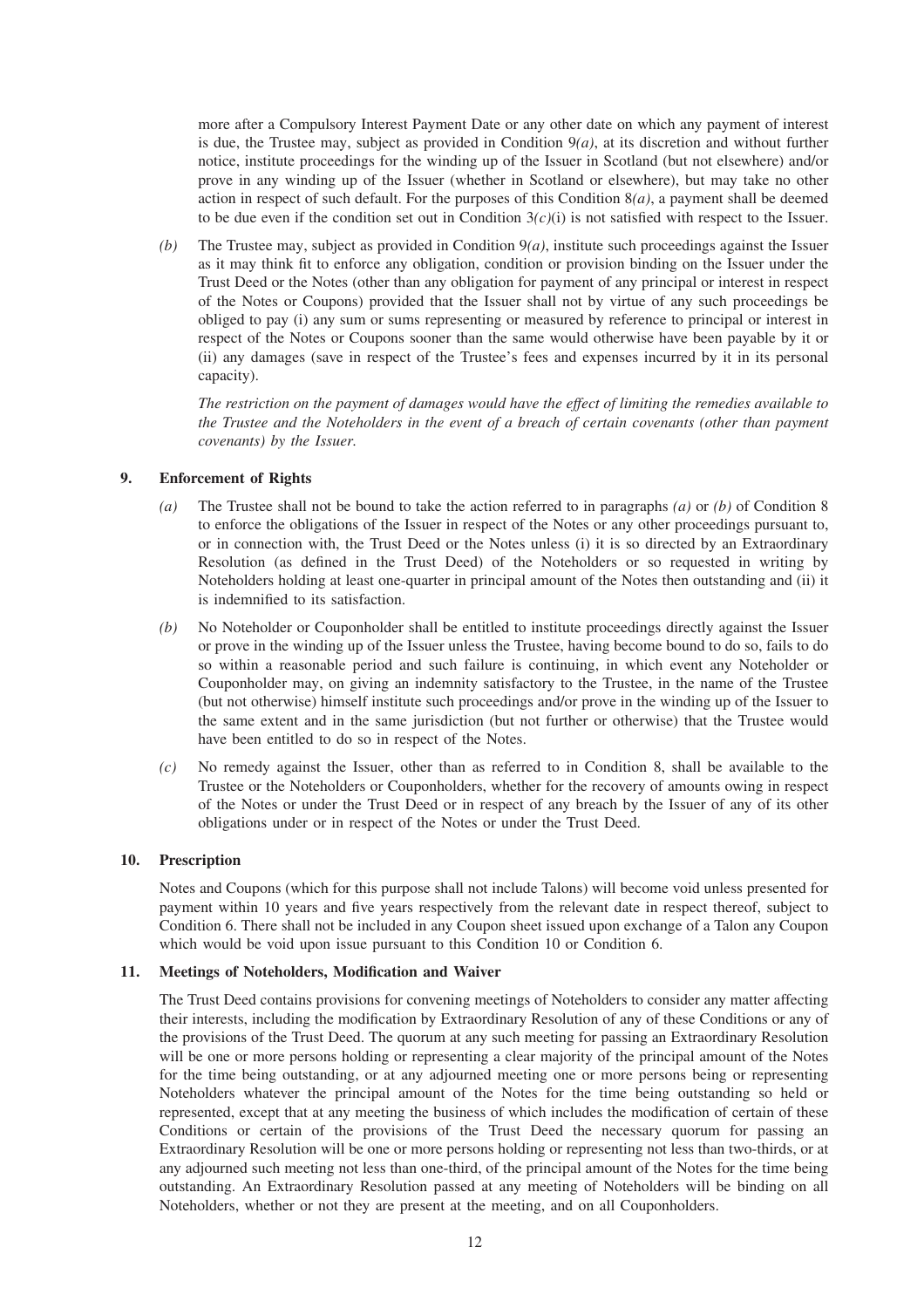The Trust Deed provides for a resolution, with or without notice, in writing signed by or on behalf of the holder or holders of not less than 90 percent. of the principal amount of the Notes for the time being outstanding to be as effective and binding as if it were an Extraordinary Resolution duly passed at a meeting of the Noteholders.

The Trustee may agree, without the consent of the Noteholders or Couponholders, to any modification (subject to certain exceptions) of, or to the waiver or authorisation of any breach or proposed breach of, any of these Conditions or any of the provisions of the Trust Deed which is not, in the opinion of the Trustee, materially prejudicial to the interests of the Noteholders or to any modification which is, in the opinion of the Trustee, of a formal, minor or technical nature or which is made to correct a manifest or proven error. Any such modification, waiver or authorisation shall be binding on the Noteholders and the Couponholders and, unless the Trustee agrees otherwise, any such modification shall be notified to the Noteholders as soon as practicable thereafter in accordance with Condition 16.

# **12. Substitution**

- *(a)* Subject as provided in the Trust Deed, the Trustee, if it is satisfied that so to do would not be materially prejudicial to the interests of the Noteholders, may agree, without the consent of the Noteholders or Couponholders, to the substitution of any Successor in Business (as defined in the Trust Deed) of the Issuer or of a subsidiary of the Issuer or any such Successor in Business in place of the Issuer as principal debtor under the Trust Deed, the Notes and the Coupons, provided:
	- (i) (in the case of substitution of any company which is a subsidiary of the Issuer or of such Successor in Business) that the obligations of such subsidiary in respect of the Trust Deed, the Notes and the Coupons shall be unconditionally and irrevocably guaranteed by the Issuer or such Successor in Business in such form as the Trustee may require; and
	- (ii) that the obligations of such Successor in Business or of such subsidiary of the Issuer and any such guarantee shall be subordinated on a basis considered by the Trustee to be equivalent to that in respect of the Issuer's obligations in respect of the Notes and Coupons.
- *(b)* In the case of substitution pursuant to this Condition, the Trustee may in its absolute discretion agree, without the consent of the Noteholders or Couponholders, to a change of the law governing the Notes, the Coupons and/or the Trust Deed and/or the Agency Agreement and to such other amendments to the Trust Deed and such other conditions as the Trustee may require provided that such change, amendment or condition would not in the opinion of the Trustee be materially prejudicial to the interests of the Noteholders.
- *(c)* Any such substitution shall be binding on the Noteholders and the Couponholders and, unless the Trustee agrees otherwise, any such substitution shall be notified to the Noteholders as soon as practicable thereafter in accordance with Condition 16.

## **13. Further Issues**

The Issuer shall be at liberty from time to time without the consent of the Noteholders or the Couponholders to create and issue further notes or bonds either ranking *pari passu* in all respects (save for the first payment of interest thereon) and (in the case of notes) so that the same shall be consolidated and form a single series with the Notes or upon such terms as to ranking, interest, premium, redemption and otherwise as the Issuer may at the time of the issue thereof determine. Any such notes, if they are to form a single series with the Notes, shall be constituted by a deed supplemental to the Trust Deed and in any other case if the Trustee so agrees may be so constituted. The Trust Deed contains provisions for convening a single meeting of the Noteholders and the holders of notes or bonds of other series for the purpose of passing an Extraordinary Resolution in certain circumstances where the Trustee so decides.

# **14. Replacement of Notes, Coupons and Talons**

If a Note, Coupon or Talon is mutilated, defaced, destroyed, stolen or lost it may be replaced at the specified office of the Principal Paying Agent on payment by the claimant of such costs as may be incurred in connection therewith and on such terms as to evidence and indemnity as the Issuer may reasonably require. Mutilated or defaced Notes, Coupons or Talons must be surrendered before replacements will be issued.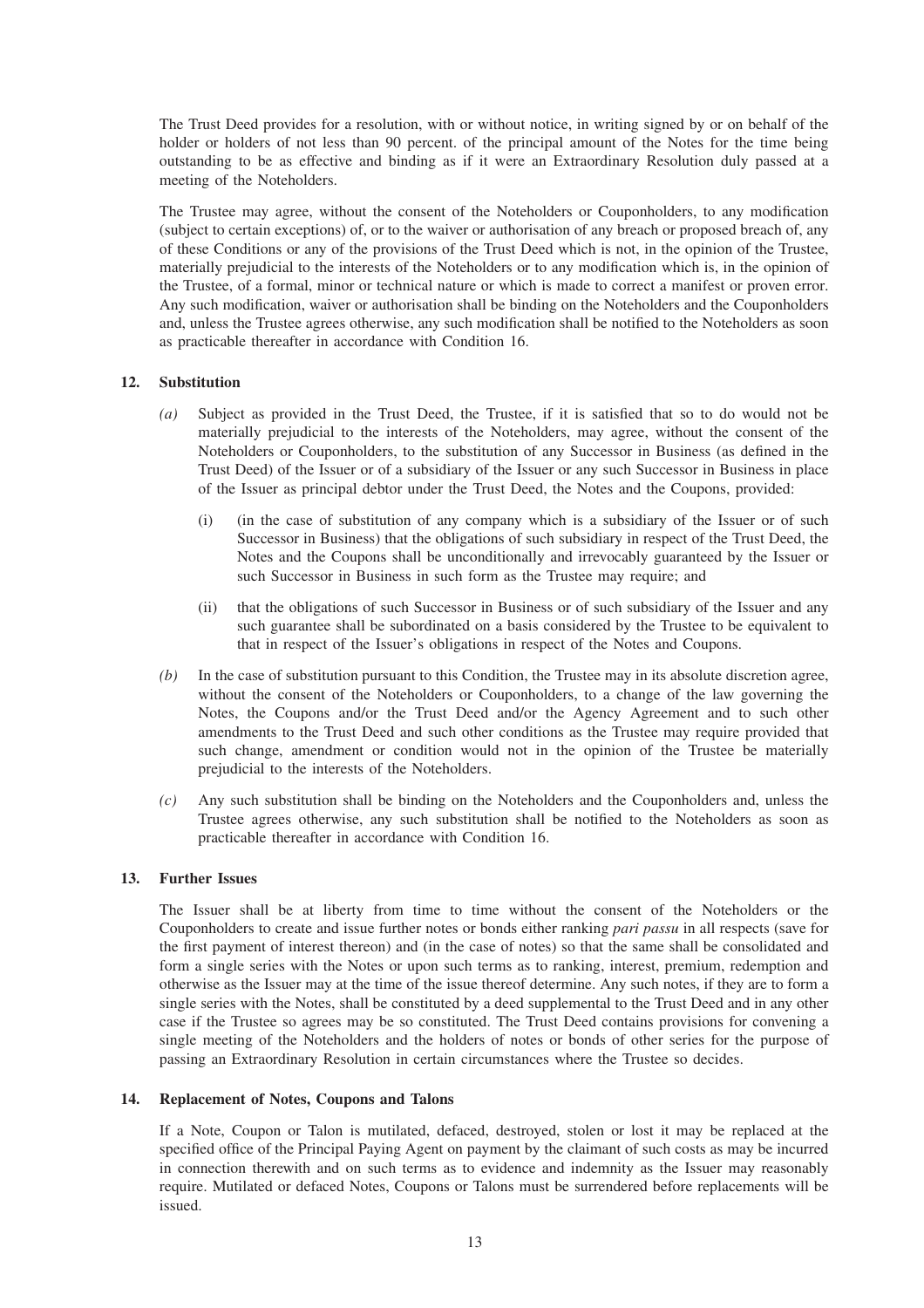#### **15. Indemnification of, and Exercise of Functions by, the Trustee**

The Trust Deed contains provisions for the indemnification of the Trustee and for its relief from responsibility in certain circumstances including provisions relieving it from instituting proceedings to enforce payment unless indemnified to its satisfaction.

In connection with the exercise of any of its trusts, powers or discretions (including but not limited to those relating to any proposed modification, waiver, authorisation or substitution), the Trustee shall have regard to the general interests of the Noteholders as a class but shall not have regard to any interest arising from circumstances particular to individual Noteholders or Couponholders (whatever their number) and, in particular but without limitation, shall not have regard to the consequences of such exercise for individual Noteholders or Couponholders (whatever their number) resulting from their being for any purpose domiciled or resident in, or otherwise connected with, or subject to the jurisdiction of, any particular territory. The Trustee shall not be entitled to require, nor shall any Noteholder or Couponholder, in connection with any such modification, waiver, authorisation or substitution, be entitled to claim from the Issuer or any other person any indemnification or payment in respect of any tax or other consequence thereof upon individual Noteholders or Couponholders except to the extent provided for by Condition 7 and/or any undertaking given in addition to, or in substitution for, Condition 7 pursuant to the Trust Deed.

# **16. Notices**

All notices regarding the Notes will be valid if published in the *Financial Times* or any other daily newspaper in the United Kingdom approved by the Trustee or, if this is not possible, in one other English language daily newspaper approved by the Trustee with general circulation in Europe. Any such notice shall be deemed to have been given on the date of such publication or, if published more than once, on the date of the first such publication. If publication as provided above is not practicable, notice will be given in such other manner, and shall be deemed to have been given on such date, as the Trustee may approve.

Couponholders shall be deemed for all purposes to have notice of the contents of any notice given to Noteholders in accordance with this Condition.

#### **17. Contracts (Rights of Third Parties) Act 1999**

No person shall have any right to enforce any term or condition of the Notes under the Contracts (Rights of Third Parties) Act 1999.

#### **18. Governing Law and Jurisdiction**

The Trust Deed, the Notes and the Coupons are governed by, and shall be construed in accordance with, English law.

The Issuer has in the Trust Deed irrevocably submitted for all purposes of or in connection with the Trust Deed, Notes, Coupons and Talons to the jurisdiction of the English courts. The Issuer hereby irrevocably agrees that service of process in England may be made upon it at HBOS Treasury Services plc, 33 Old Broad Street, London EC2N 1HZ (Attention: Legal and Regulatory Risk), or such other person in England notified from time to time to the Trustee, to accept service of process on its behalf in England in respect of any proceedings arising out of or in respect of the Trust Deed, the Notes, the Coupons and the Talons.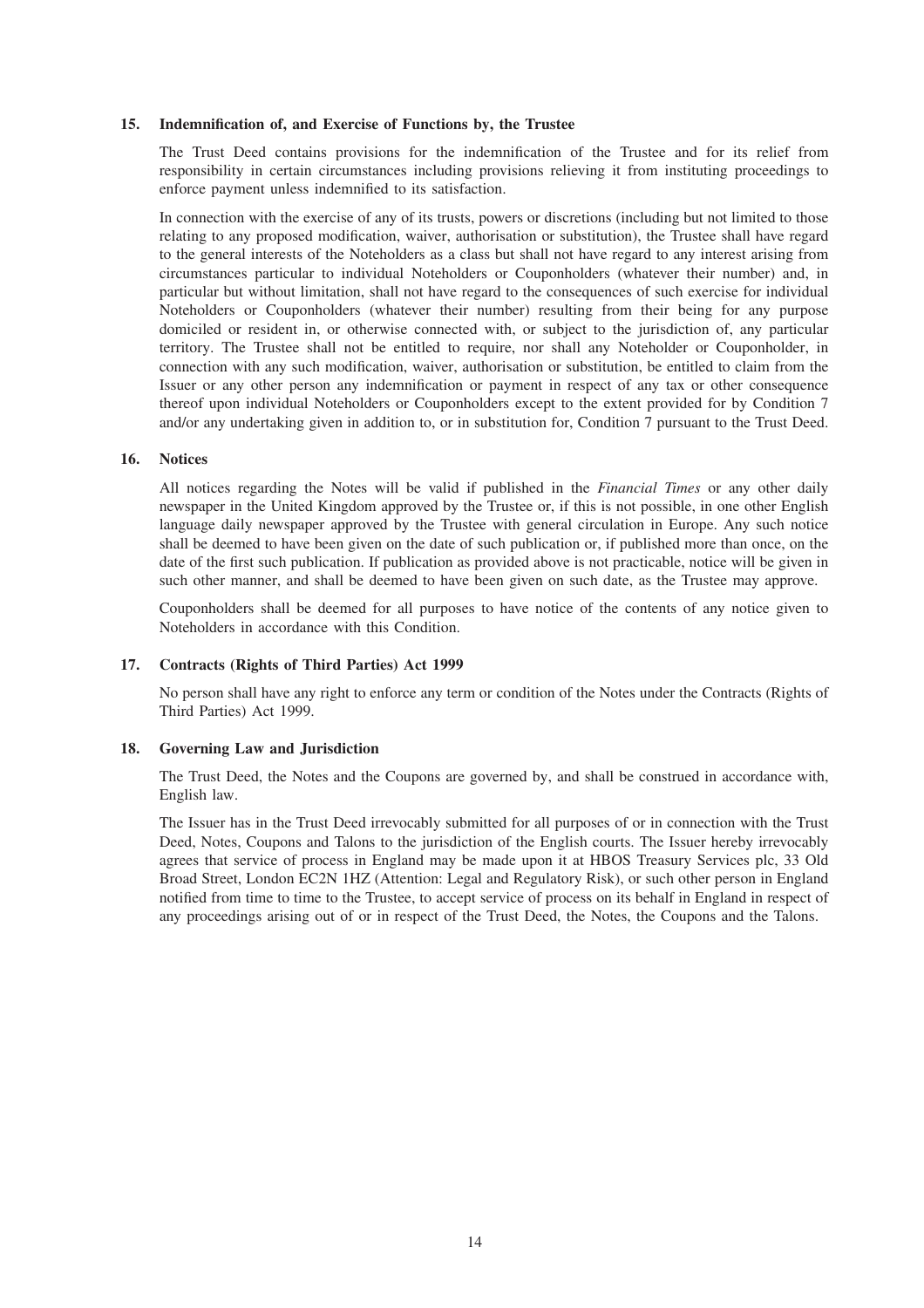# **SUMMARY OF PROVISIONS RELATING TO THE NOTES WHILE IN GLOBAL FORM**

*The following is a summary of the provisions to be contained in the Trust Deed constituting the Notes and in the Temporary Global Note and the Permanent Global Note (each, a ''Global Note'' and together, the ''Global Notes'') which apply to, and in some cases modify, the Terms and Conditions of the Notes while the Notes are represented by a Global Note.*

- 1. The Temporary Global Note is exchangeable in whole or in part for interests in the Permanent Global Note on or after a date which is expected to be 27 May 2003 upon certification as to non-US beneficial ownership.
- 2. The Permanent Global Note will be exchangeable in whole but not in part only (free of charge to the holder) for definitive Notes (i) upon the happening of any of the events set out in Condition 8(*a*), (ii) if either Euroclear or Clearstream, Luxembourg is closed for business for a continuous period of 14 days (other than by reason of holiday, statutory or otherwise) or announces an intention permanently to cease business or does in fact do so and no alternative clearing system satisfactory to the Trustee is available, or (iii) if the Issuer would suffer a disadvantage as a result of a change in laws or regulations (taxation or otherwise) or as a result or a change in the practice of Euroclear and/or Clearstream, Luxembourg which would not be suffered were the Notes in definitive form and a certificate of such effect signed by two directors of the Issuer is given to the Trustee.

Thereupon (in the case of (i) or (ii) above) the holder may give notice to the Trustee, and (in the case of (iii) above) the Issuer may give notice to the Trustee and to the Noteholders in accordance with Condition 16, of its intention to exchange the Permanent Global Note for definitive Notes on or after the Exchange Date specified in the notice.

On or after the Exchange Date (as defined below) the holder of the Permanent Global Note may surrender the Permanent Global Note to or to the order of the Principal Paying Agent. In exchange for the Permanent Global Note the Issuer will deliver, or procure the delivery of, an equal aggregate principal amount of definitive Notes in bearer form, serially numbered, in denominations of £1,000, £10,000 and £100,000 (having attached to them Coupons in respect of interest which has not already been paid on the Permanent Global Note and in respect of which claims shall not have become prescribed and, where appropriate, a Talon for further Coupons), security printed in accordance with any applicable legal and stock exchange requirements and in or substantially in the form scheduled to the Trust Deed.

''Exchange Date'' means a day falling not less than 60 days after that on which the notice requiring exchange is given and on which banks are open for business in the city in which the specified office of the Principal Paying Agent is located and, except in the case of exchange pursuant to (ii) above, in the city in which the relevant clearing system is located.

- 3. No payment will be made on the Temporary Global Note unless exchange for an interest in the Permanent Global Note is improperly withheld or refused. Payments of principal and interest in respect of Notes represented by the Permanent Global Note will, subject as set out below, be made against presentation for endorsement and, if no further payment falls to be made in respect of the Notes, surrender of the Permanent Global Note to the order of the Principal Paying Agent or such other Paying Agent as shall have been notified to the Noteholders for such purposes. A record of each payment made will be endorsed on the appropriate schedule to the Permanent Global Note by or on behalf of the Principal Paying Agent, which endorsement shall be *prima facie* evidence that such payment has been made in respect of the Notes.
- 4. Subject to compliance with any applicable stock exchange requirements, for so long as all the Notes are represented by a Global Note and such Global Note is held on behalf of Euroclear and/or Clearstream, Luxembourg, notices to Noteholders may be given by delivery of the relevant notice to Euroclear and/or Clearstream, Luxembourg (as the case may be) for communication to their respective accountholders rather than by publication as required by Condition 16. Any such notice shall be deemed to have been given to the Noteholders on the seventh day after the day on which such notice is delivered to Euroclear and/or Clearstream, Luxembourg (as the case may be) as aforesaid.
- 5. Claims against the Issuer in respect of principal and interest on the Notes represented by a Global Note will be prescribed after 10 years (in the case of principal) and five years (in the case of interest) from the relevant date.
- 6. Cancellation of any Note represented by a Global Note and required by the Terms and Conditions of the Notes to be cancelled following its redemption or purchase will be effected by endorsement by or on behalf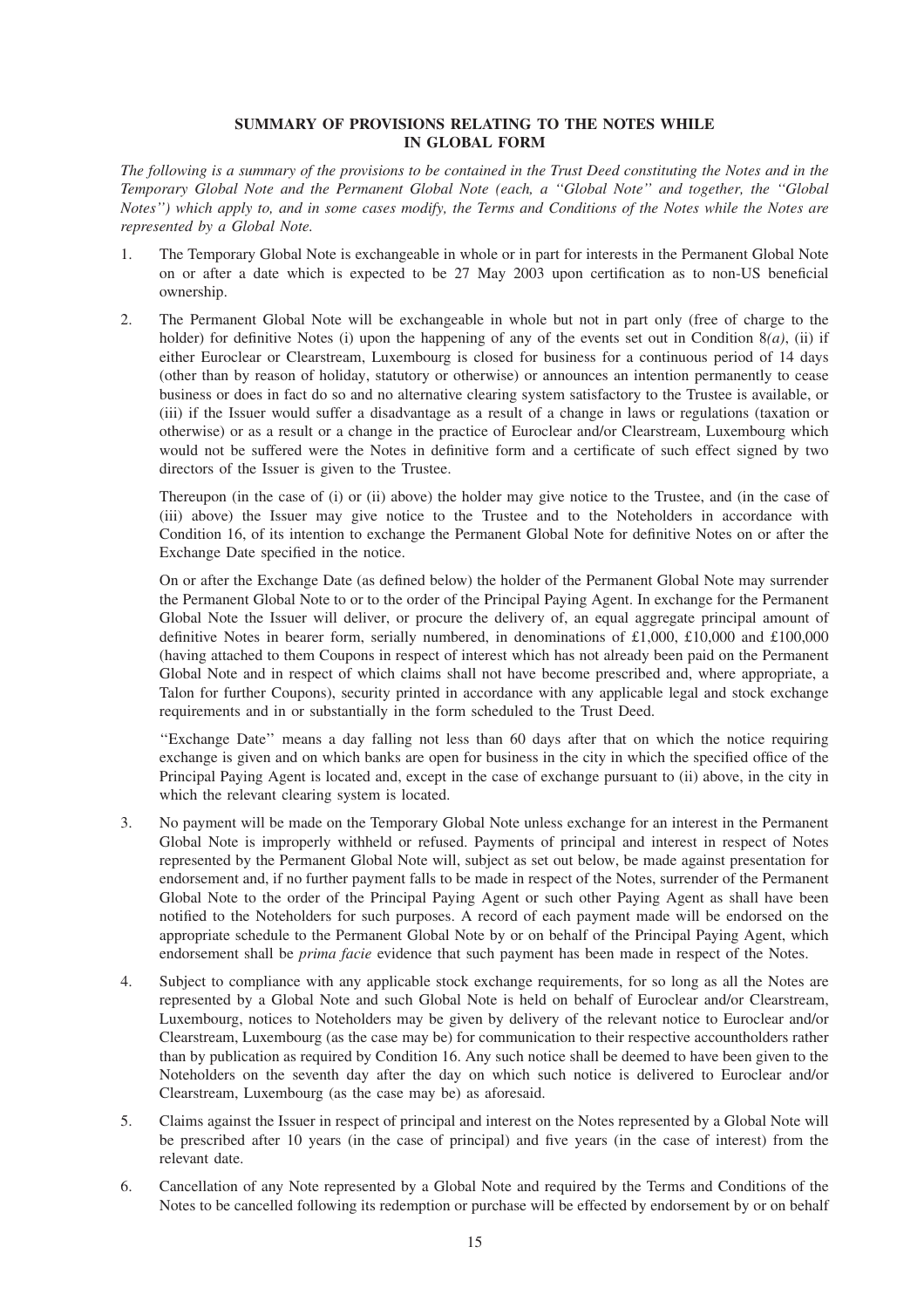of the Principal Paying Agent of the reduction in the principal amount of the relevant Global Note on the relevant schedule thereto.

7. In considering the interests of Noteholders while a Global Note is held on behalf of a clearing system the Trustee may have regard to any information provided to it by such clearing system or its operator as to the identity (either individually or by category) of its accountholders with entitlements to the relevant Global Note and may consider such interests as if such accountholders were the holders of the relevant Global Note.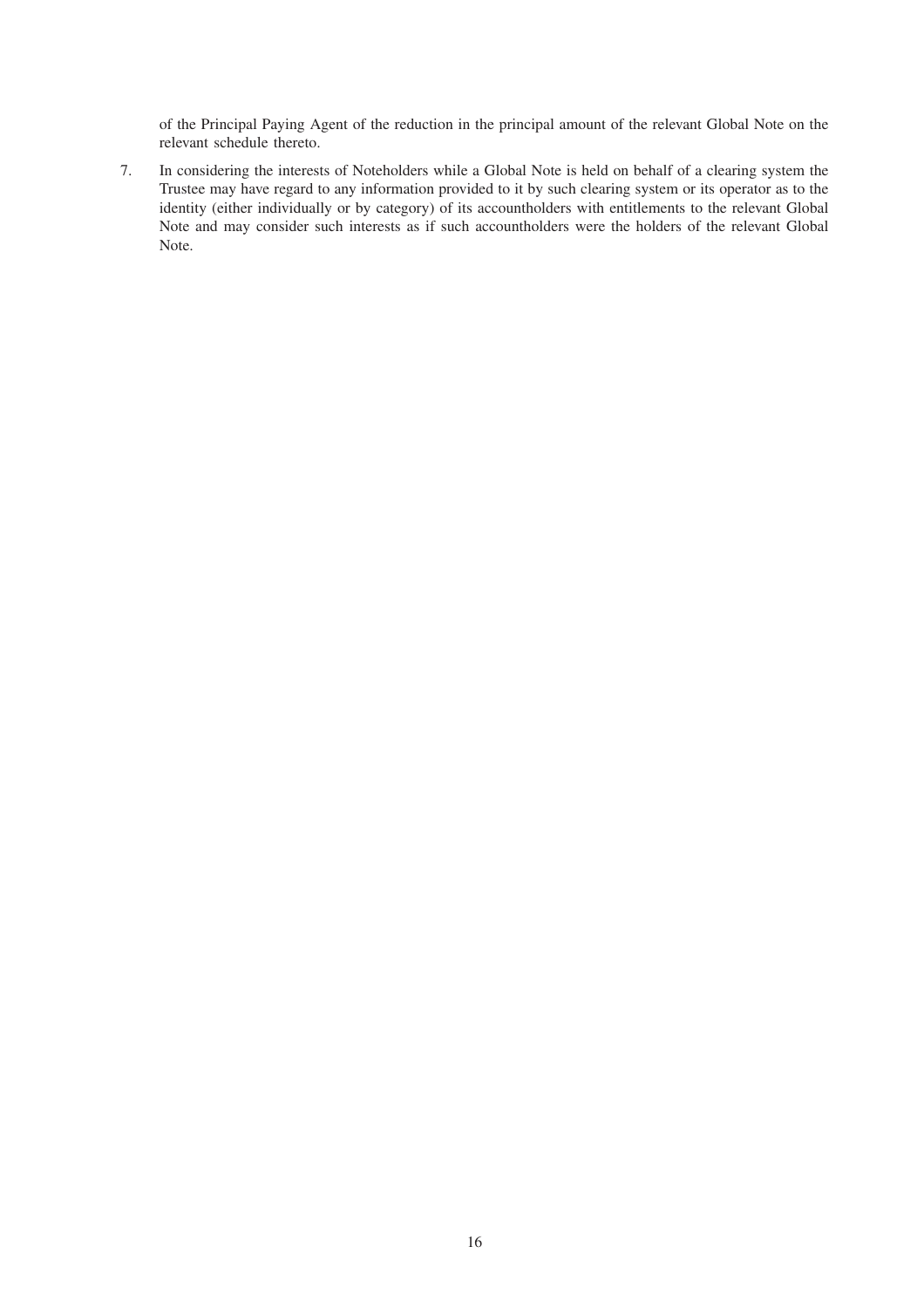# **USE OF PROCEEDS**

The net proceeds of the issue of the Notes, expected to amount to approximately £594,054,000, will be used by HBOS to augment its capital base.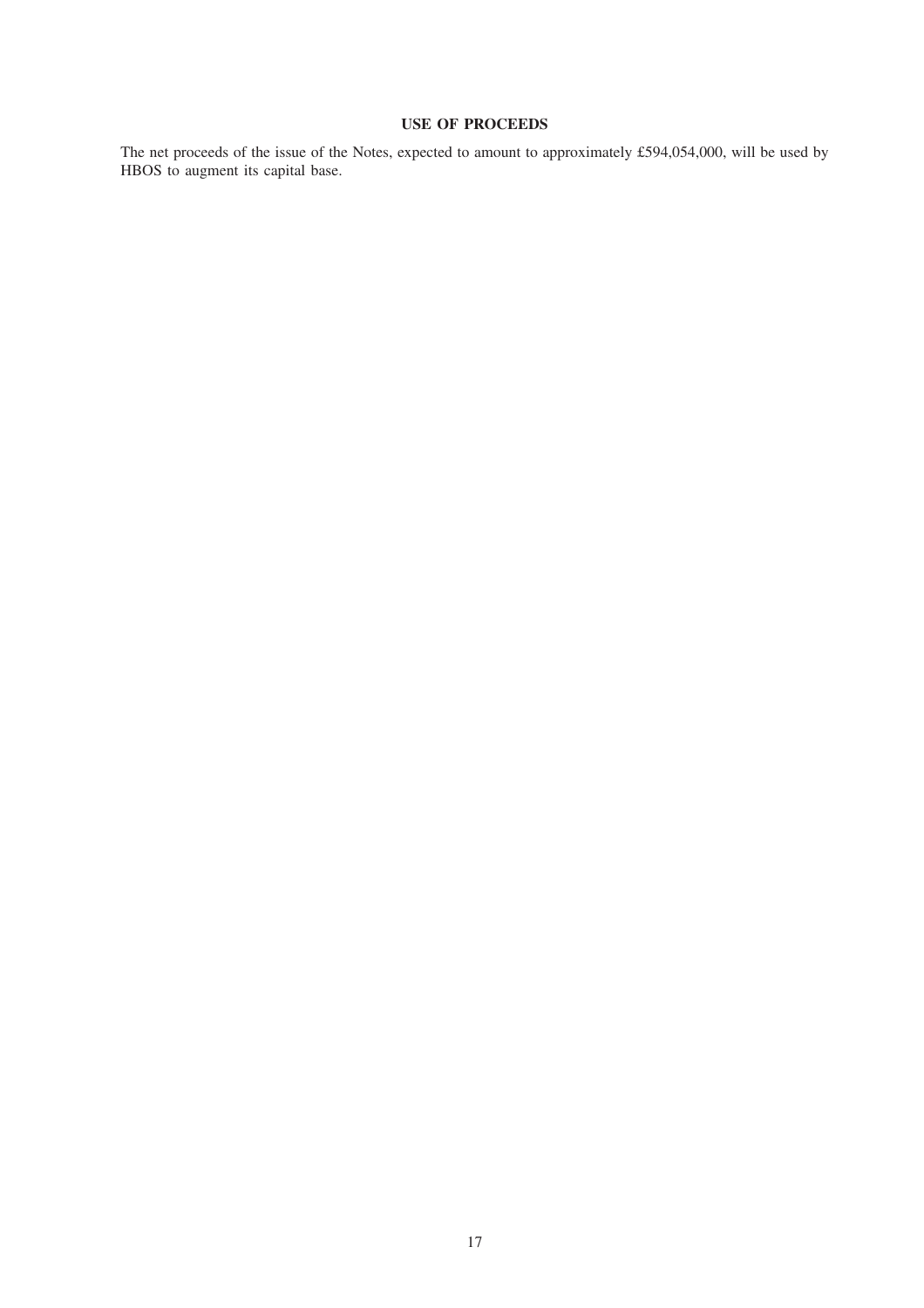# **DESCRIPTION OF THE BUSINESS OF HBOS AND THE HBOS GROUP**

On 10 September 2001, The Governor & Company of the Bank of Scotland (''Bank of Scotland'') and Halifax Group plc (''Halifax Group'') merged under HBOS. HBOS is the ultimate holding company for Halifax plc, Bank of Scotland and a number of other subsidiaries principally carrying on financial services business. HBOS is a public limited company incorporated in Scotland (registered number SC218813) under the Companies Act 1985 with its head office, corporate headquarters and registered office at The Mound, Edinburgh, EH1 1YZ. Subsequent to the merger, all of Halifax Group's innovative Tier I and Tier II capital and any guarantee obligations thereunder were transferred to HBOS on 1 July 2002.

The HBOS Group's products and services can be categorised into the following business sectors:

- ) Retail Banking
- ) Business Banking
- ) Corporate Banking
- Insurance & Investment
- Treasury

#### *Retail Banking*

The retail operations and consumer credit businesses of Halifax Group were combined with the personal banking division of Bank of Scotland to form the Retail Banking Division of the HBOS Group employing over 40,000 people in over 1,000 branches and 10 call centres throughout the United Kingdom.

The HBOS Group has over 19 million customers and offers an extensive range of personal finance products and services including mortgages, savings, current accounts, credit cards, online services, share dealing and estate agency. In addition to Halifax and Bank of Scotland, other brands within the Retail Banking Division include Intelligent Finance, Birmingham Midshires and The Mortgage Business.

The HBOS Group is the largest mortgage provider in the United Kingdom, with residential mortgages of approximately £148 billion and the United Kingdom's largest savings provider with savings and banking balances of over £100 billion as at 31 December 2002.

#### *Business Banking*

The Business Banking Division provides a range of finance products and services principally to small and medium-sized enterprises (''SMEs'') through a network of branches and business centres in the United Kingdom and Ireland as well as through internet banking, mail and telephone. The HBOS Group provides a full banking service to SMEs including deposits and investments, business finance, commercial mortgages, free internet banking, merchant services and business insurance. The Business Banking Division also provides specialist services such as asset finance, cashflow finance, motor finance, vehicle management and contract hire. The Business Banking Division employs over 7,400 employees in the United Kingdom, Ireland and Australia.

The HBOS Group provides finance products and services to approximately 33 per cent. (as of September 2002) of the SME market in Scotland and is aiming to capture a significant amount of SME business in England and Wales.

# *Corporate Banking*

The Corporate Banking Division focuses on larger businesses (typically those with an annual turnover in excess of £10 million) and comprises a number of relationship banking and specialist lending teams with responsibilities including working capital finance, term loans, asset finance, multi-currency loans and deposits, project and specialist finance, acquisition finance and syndicated lending. The key objective of these teams is to expand and strengthen the HBOS Group's corporate market share by pursuing a relationship and partnership driven approach and delivering specialist services to existing and new customers.

The HBOS Group employs over 1,500 staff in the Corporate Banking Division in over 20 locations in Scotland and England, with international operations in New York, Chicago, Houston, Los Angeles, Boston, Seattle, Minneapolis, Paris, Frankfurt, Amsterdam, Madrid, Singapore and Sydney.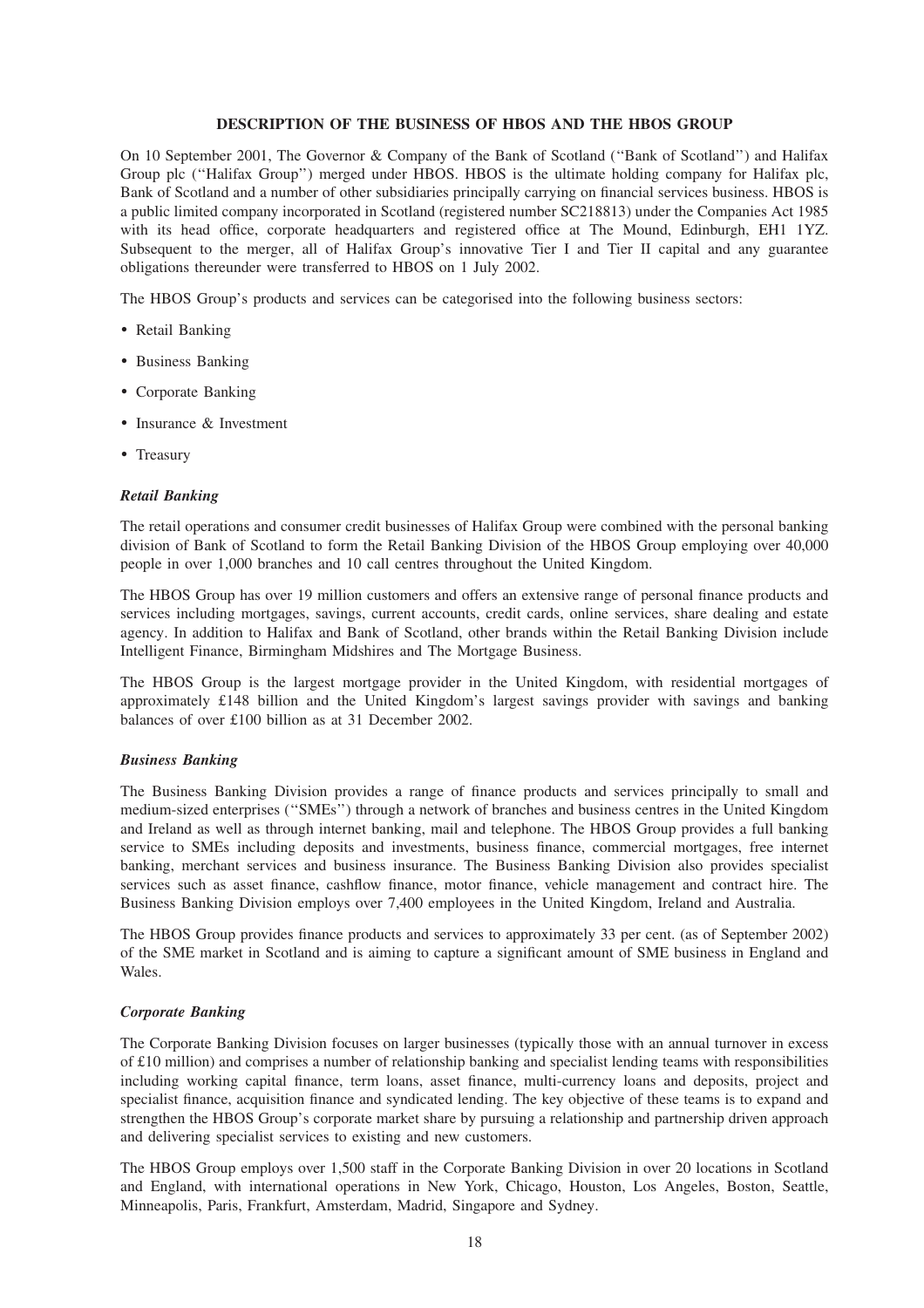The HBOS Group was the leader, of deals by volume, in the provision of acquisition finance to the United Kingdom and European management buy-out sector for the year ended 31 December 2001 and is one of the leading providers of debt for public to private transactions.

### *Insurance & Investment*

The Insurance & Investment Division (''IID'') comprises a number of different brands including Halifax Financial Services, Bank of Scotland Investment Services, Clerical Medical Investment Group, St James's Place Capital, St Andrew's and esure.

Products offered by the companies within IID include savings, investments and pensions, life and repayment insurance and household, travel and motor insurance distributed through a number of different channels, branches, independent financial advisers, company agents and by telephone.

# *Treasury*

HBOS Treasury Services plc (''Treasury Services'') provides centralised wholesale multi-currency funding, liquidity management and treasury services to HBOS and its subsidiary undertakings in the United Kingdom and the Republic of Ireland. From 1 April 2003, Treasury Services also has management responsibility for the treasury function for both Bank of Scotland New York Branch and BOS International (Australia) Limited, HBOS Group's Australian subsidiary. Treasury Services manages the market risk arising from the HBOS Group's Retail, Business and Corporate divisions. It operates in the world's foreign exchange and money markets and also provides a range of treasury services to certain of the HBOS Group's customers from offices in London and Glasgow. Treasury Services also trades in foreign exchange and in a limited range of derivative instruments primarily for risk management purposes. It leads the debt capital issuance and asset securitisation activities of the HBOS Group in the United Kingdom. Treasury Services has no subsidiaries.

Following the merger of Halifax Group and Bank of Scotland in 2001, substantially all of the treasury business of Halifax plc was transferred to Bank of Scotland Treasury Services PLC with effect from 1 June 2002. On 14 June 2002, Bank of Scotland Treasury Services PLC changed its name to HBOS Treasury Services plc.

# *Management and Organisation*

| <b>Director's Name</b><br><b>Responsibilities</b>     | <b>Principal outside activities</b> |
|-------------------------------------------------------|-------------------------------------|
| Lord Stevenson of Coddenham<br>Chairman               | Pearson plc                         |
| Sir Ronald Garrick<br>Deputy Chairman - Non Executive |                                     |
| James Crosby<br>Chief Executive                       |                                     |
| Mike Ellis<br>Group Finance Director                  |                                     |
| Phil Hodkinson<br>Chief Executive, Insurance $\&$     |                                     |
| <b>Investment Division</b>                            |                                     |
| Andy Hornby<br>Chief Executive, Retail Division       |                                     |
| Gordon McQueen<br>Chief Executive, Treasury Services  |                                     |
| Division                                              |                                     |
| Colin Matthew<br>Chief Executive, Business Banking    |                                     |
| Division                                              |                                     |
| George Mitchell<br>Chief Executive, Corporate Banking |                                     |
| Division                                              |                                     |
| <b>Charles Dunstone</b><br>Non-Executive Director     | Carphone Warehouse plc              |
| Non-Executive Director<br>Anthony Hobson              |                                     |
| Brian Ivory<br>Non-Executive Director                 |                                     |
| John Maclean<br>Non-Executive Director                |                                     |
| Coline McConville<br>Non-Executive Director           | Clear Channel International Limited |
| Sir Bob Reid<br>Non-Executive Director                |                                     |
| Louis Sherwood<br>Non-Executive Director              |                                     |
| Non-Executive Director<br>Philip Yea                  | Investcorp International Limited    |

The names of the HBOS Directors, all of The Mound, Edinburgh EH1 1YZ, their functions and principal outside activities are as follows: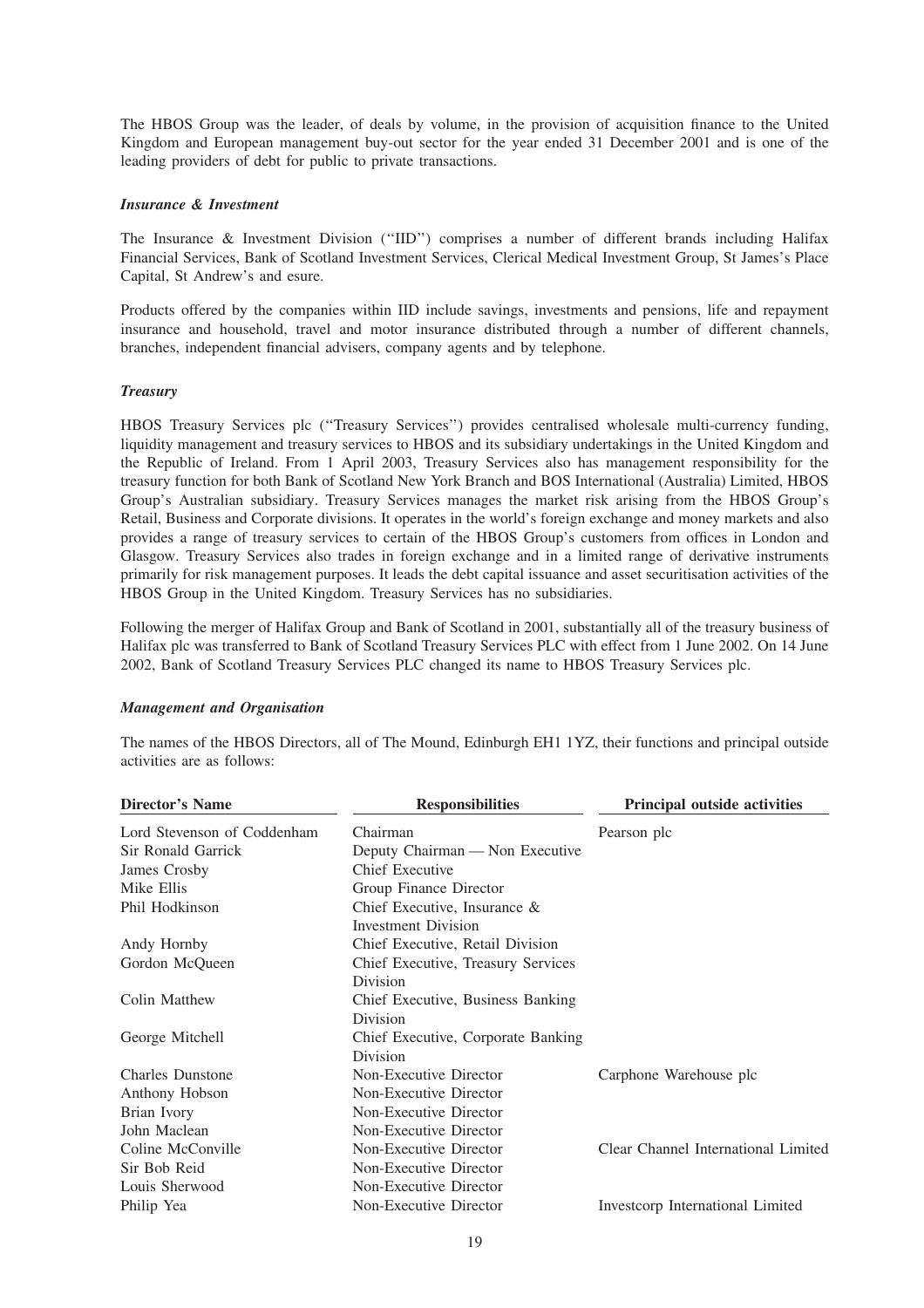Certain details of HBOS's principal subsidiaries are as follows:

| <b>Company Name</b>                               | <b>Activity</b>                | Country of<br>Incorporation or<br><b>Registration</b> | <b>Registered</b><br><b>Office/Head</b><br><b>Office</b> |
|---------------------------------------------------|--------------------------------|-------------------------------------------------------|----------------------------------------------------------|
| The Governor & Company of the Bank of<br>Scotland | <b>Banking</b>                 | Scotland                                              | The Mound<br>Edinburgh<br>EH1 1YZ                        |
| Halifax plc                                       | Banking services               | England and Wales                                     | Trinity Road<br>Halifax<br>HX1 2RG                       |
| Halifax Share Dealing Limited                     | Execution only<br>stockbroking | England and Wales                                     | <b>Trinity Road</b><br>Halifax<br>HX1 2RG                |
| HBOS Insurance & Investment Group Limited         | <b>Financial Services</b>      | England and Wales                                     | Trinity Road<br>Halifax<br>$HX1$ 2RG.                    |

Certain details of the principal subsidiary undertakings of HBOS Insurance & Investment Group Limited are set out below:

| <b>Company Name</b>                                                                  | <b>Activity</b>           | Country of<br>Incorporation or<br><b>Registration</b> | <b>Registered</b><br><b>Office</b>                               | Total % held by<br><b>HBOS</b> Insurance<br>& Investment<br><b>Group Ltd</b> |
|--------------------------------------------------------------------------------------|---------------------------|-------------------------------------------------------|------------------------------------------------------------------|------------------------------------------------------------------------------|
| Halifax General Insurance<br>Services Limited                                        | General insurance         | England and Wales                                     | <b>Trinity Road</b><br>Halifax<br>HX1 2RG                        | 100%                                                                         |
| Clerical Medical<br><b>Investment Group Holdings</b><br>Limited and its subsidiaries | Life assurance            | England and Wales                                     | 33 Old Broad<br><b>Street</b><br>London<br>EC2N 1HZ              | 100%                                                                         |
| <b>Halifax Financial Services</b><br>(Holdings) Limited and its<br>subsidiaries      | Financial services        | England and Wales                                     | <b>Trinity Road</b><br>Halifax<br>HX1 2RG                        | 100%                                                                         |
| Halifax Investment Funds<br>Management Ltd.                                          | <b>OEIC</b><br>Management | England and Wales                                     | <b>Trinity Road</b><br>Halifax<br>HX1 2RG                        | 100%                                                                         |
| Insight Investment<br>Management Ltd.                                                | Investment<br>Management  | England and Wales                                     | 33 Old Broad<br><b>Street</b><br>London<br>EC2N 1HZ              | 100%                                                                         |
| St James's Place Capital<br>plc and its subsidiaries                                 | Financial services        | England and Wales                                     | J Rothschild<br>House<br>Dollar Street<br>Cirencester<br>GL7 2AQ | $60\%*$                                                                      |

\*as at 31 December 2002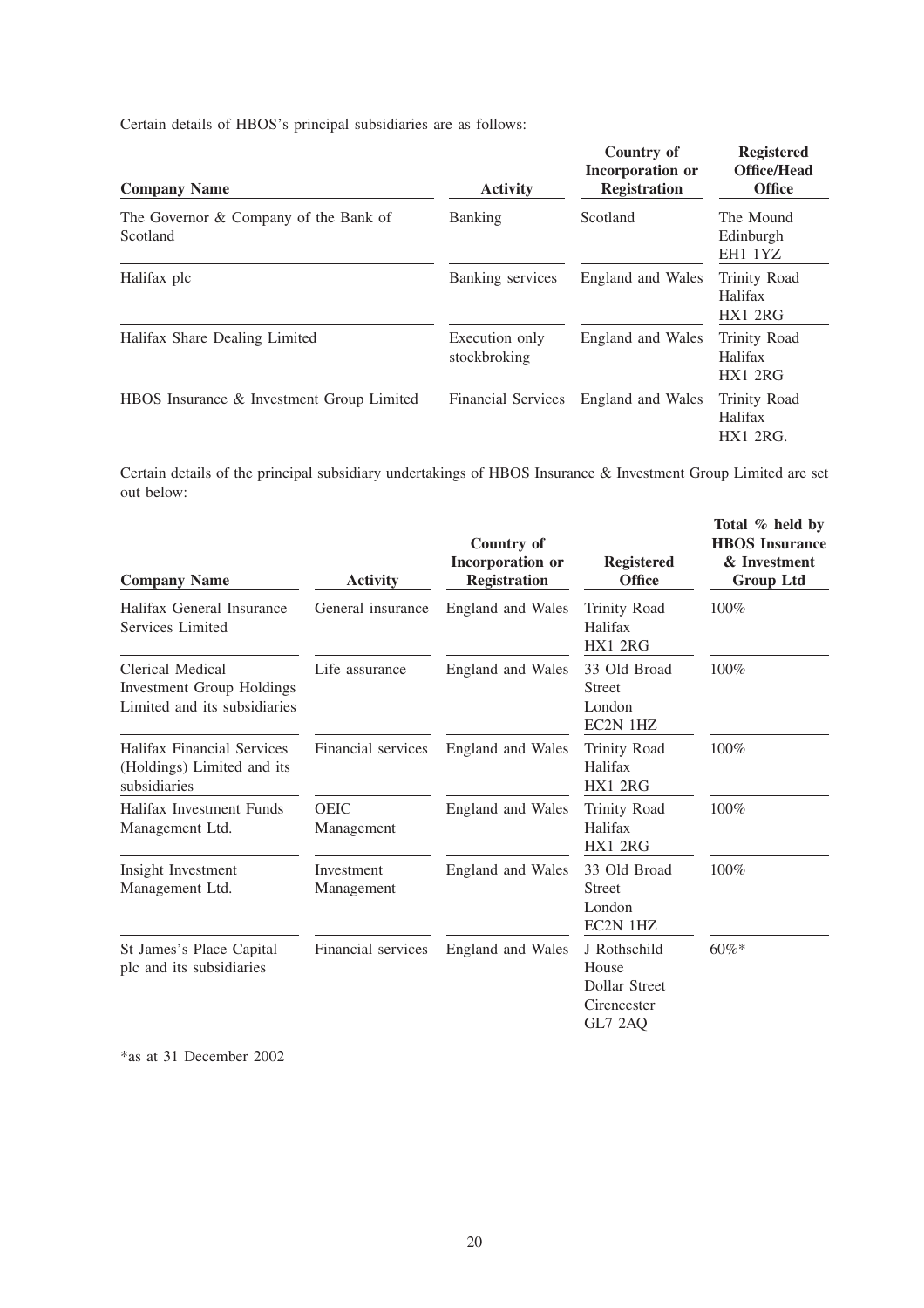| <b>Company Name</b>                  | <b>Activity</b>                             | Country of<br>Incorporation or<br><b>Registration</b> | <b>Registered</b><br><b>Office</b>                                     | Total % held by<br><b>Bank</b> of<br><b>Scotland</b> |
|--------------------------------------|---------------------------------------------|-------------------------------------------------------|------------------------------------------------------------------------|------------------------------------------------------|
| <b>HBOS</b> Treasury Services plc    | <b>Banking</b>                              | England and Wales                                     | 33 Old Broad<br><b>Street</b><br>London<br>EC2N 1HZ                    | 100%                                                 |
| Capital Bank plc                     | Personal finance<br>and banking<br>services | England and Wales                                     | <b>Oueens</b> Park<br>Road<br>Handbridge<br>Chester<br><b>CH88 3AN</b> | 100%                                                 |
| Bank of Western Australia<br>Limited | Retail and<br>commercial<br>banking         | Australia                                             | <b>Bankwest Tower</b><br>108 St Georges<br>Terrace,<br>Perth Australia | 56.8%*                                               |

WA 6000

Certain details of the principal subsidiary undertakings of Bank of Scotland are set out below:

\*as at 31 December 2002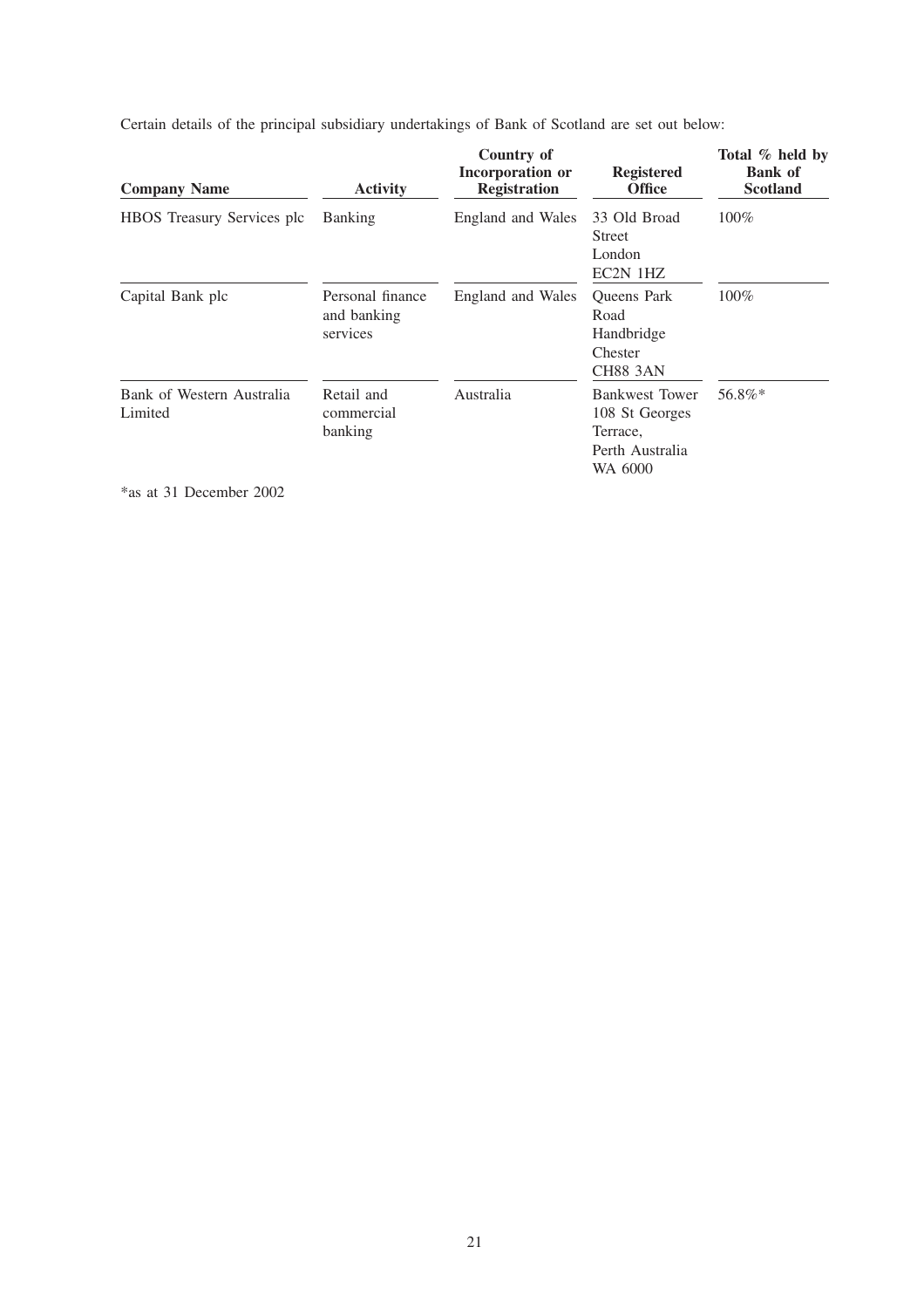# **CAPITALISATION AND INDEBTEDNESS OF HBOS**

The information in the following table and the notes thereto show the audited consolidated capitalisation and indebtedness of HBOS as at the date set forth below and has been extracted without material adjustment from HBOS Group's Report & Accounts for the year ended 31 December 2002.

|                                                                                                                                                                                                                                                    | As at<br>31 December<br>2002                  |
|----------------------------------------------------------------------------------------------------------------------------------------------------------------------------------------------------------------------------------------------------|-----------------------------------------------|
|                                                                                                                                                                                                                                                    | $(f.$ millions)                               |
| <b>Authorised Capital</b><br>6.125% Non-Cumulative Redeemable Preference Shares (of £1 each)<br>8.117% Non-Cumulative Perpetual Preference Shares Class A (of £10 each)<br>7.754% Non-Cumulative Perpetual Preference Shares Class B (of £10 each) | 375<br>125<br>200<br>1,000<br>3<br>1<br>1,185 |
|                                                                                                                                                                                                                                                    | 2,889                                         |
|                                                                                                                                                                                                                                                    | As at<br>31 December<br>2002                  |
|                                                                                                                                                                                                                                                    | $(E \text{ millions})$                        |
|                                                                                                                                                                                                                                                    | 1,500                                         |
|                                                                                                                                                                                                                                                    | 1,500                                         |
|                                                                                                                                                                                                                                                    | As at<br>31 December<br>2002                  |
| <b>Issued Capital</b>                                                                                                                                                                                                                              | $(f$ millions)                                |
| $9\frac{1}{4}\%$ Non-Cumulative Irredeemable Preference Shares (of £1 each, fully paid)<br>$9\frac{3}{4}\%$ Non-Cumulative Irredeemable Preference Shares (of £1 each, fully paid)                                                                 | 300<br>100<br>946<br>12,423<br>13,769         |
|                                                                                                                                                                                                                                                    | 436                                           |
|                                                                                                                                                                                                                                                    | 1,703                                         |
|                                                                                                                                                                                                                                                    | 2,139                                         |
| Subordinated loan capital $^{(2)}$<br>Undated $^{(3)}$<br>$Dated^{(4)}$                                                                                                                                                                            | 3,437<br>5,690                                |
|                                                                                                                                                                                                                                                    | 25,035                                        |
| Other Borrowings <sup>(5)</sup>                                                                                                                                                                                                                    | 45,637<br>150,221<br>80,771                   |
|                                                                                                                                                                                                                                                    | 276,629                                       |
|                                                                                                                                                                                                                                                    | 301,664                                       |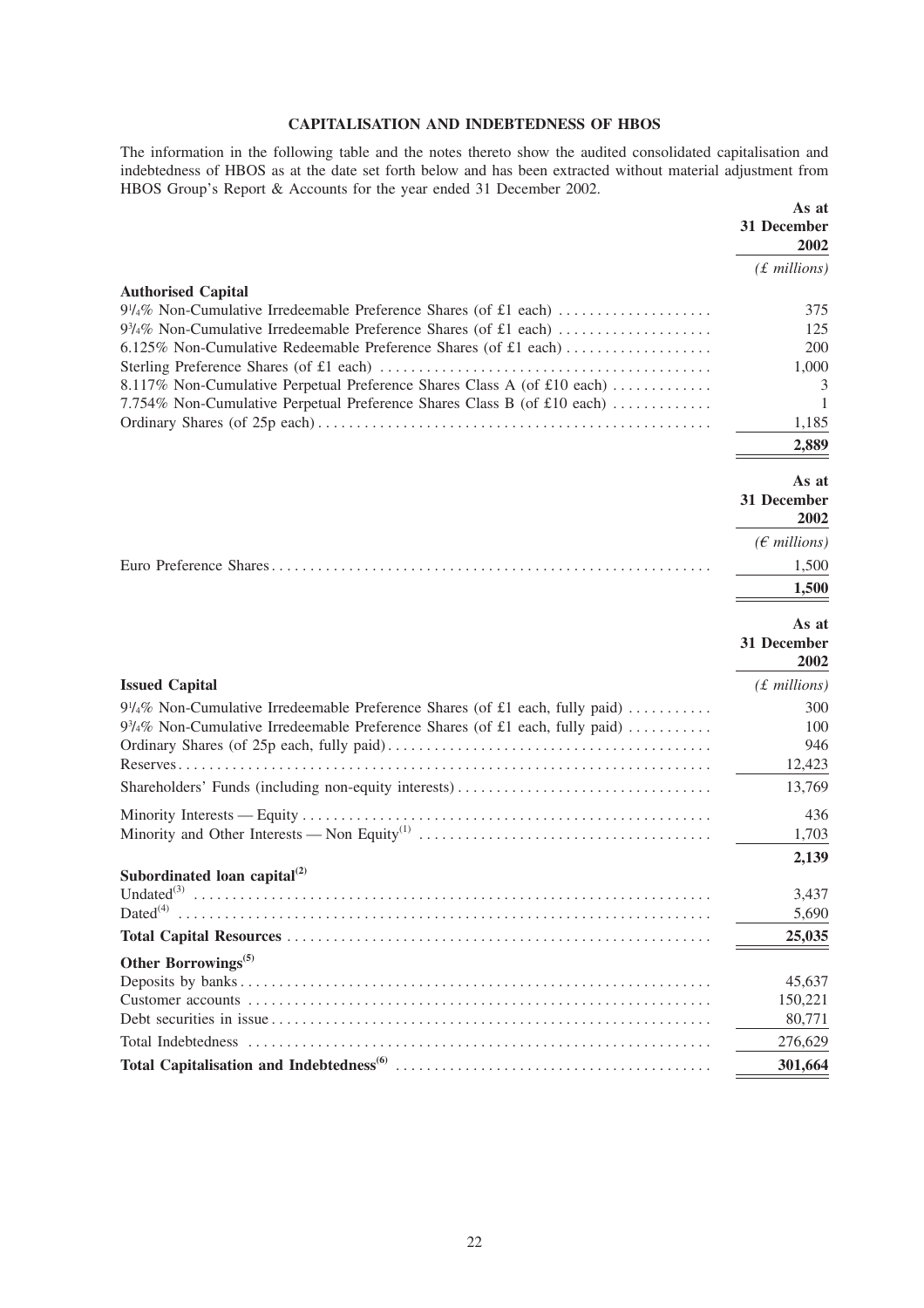Notes:

(1) The Minority and Other Interests — Non Equity was comprised as follows:

| As at<br>31 December<br>2002 |
|------------------------------|
| $(f.$ millions)              |
| 600                          |
| 250                          |
| 150.                         |
| 245                          |
| 270                          |
| 198                          |
| (10)                         |
| 1.703                        |

HBOS provides a subordinated guarantee in respect of each of the issues of £245,000,000 7.881% Guaranteed Non-voting Non-cumulative Preferred Securities issued by HBOS Sterling Finance (Jersey) L.P., €415,000,000 Fixed to Floating Rate Guaranteed Non-voting Non-cumulative Preferred Securities issued by HBOS Euro Finance (Jersey) L.P. and the issue of £600,000,000 6.461% Guaranteed Non-voting Non-cumulative Perpetual Preferred Securities Series A issued by HBOS Capital Funding L.P.

 $\gg$ Bank of Scotland has provided a subordinated guarantee in respect of each of the issues of £250,000,000 8.117% Non-cumulative Perpetual Preferred Securities Class A and £150,000,000 7.754% Non-cumulative Perpetual Preferred Securities Class B by Bank of Scotland Capital Funding L.P. All other non-equity minority interests are unguaranteed.

- (2) All loan capital issued by the HBOS Group, as detailed in the tables below, has been issued on an unsecured basis. Unless otherwise stated, issues of loan capital are unguaranteed.
- The Subordinated Undated Loan Capital was comprised as follows:  $(3)$

|                                                                       | As at<br>31 December<br>2002 |
|-----------------------------------------------------------------------|------------------------------|
|                                                                       | $(f.$ millions)              |
|                                                                       | 325                          |
| £150 million 7.286% Series A Perpetual Regulatory tier One Securities | 150                          |
|                                                                       | 150                          |
|                                                                       | 300                          |
|                                                                       | 222                          |
|                                                                       | 186                          |
|                                                                       | 200                          |
|                                                                       | 200                          |
|                                                                       | 195                          |
|                                                                       | 155                          |
|                                                                       | 150                          |
|                                                                       | 150                          |
|                                                                       | 99                           |
|                                                                       | 100                          |
|                                                                       | 100                          |
|                                                                       | 100                          |
|                                                                       | 75                           |
|                                                                       | 47                           |
|                                                                       | 50                           |
|                                                                       | 500                          |
|                                                                       | (17)                         |
|                                                                       | 3.437                        |

Clerical Medical Investment Group ("CMIG") (a wholly owned subsidiary of HBOS) has provided a subordinated guarantee to Clerical Medical Finance plc ("CMF") (a wholly owned subsidiary of CMIG) in relation to the issue by CMF of 7.375 per cent. Undated Subordinated Guaranteed Bonds.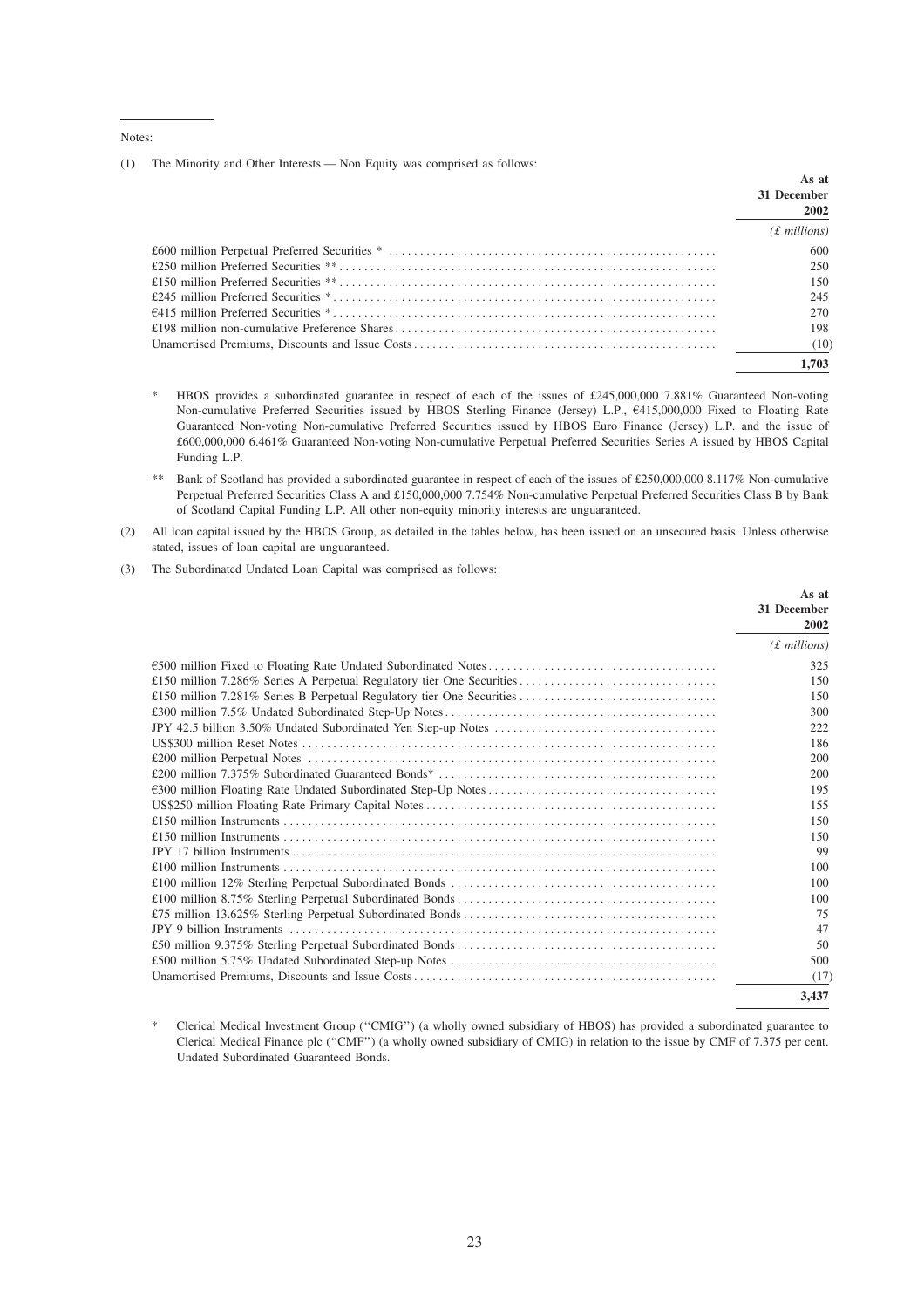(4) The Subordinated Dated Loan Capital was comprised as follows:

|                                                                        | As at               |
|------------------------------------------------------------------------|---------------------|
|                                                                        | 31 December<br>2002 |
|                                                                        | $(f$ millions)      |
|                                                                        | 186                 |
|                                                                        | 400                 |
|                                                                        | 93                  |
|                                                                        | 75                  |
|                                                                        | 60                  |
|                                                                        | 423                 |
| US\$500 million Floating Rate Subordinated Step-up Callable Notes 2009 | 310                 |
|                                                                        | 325                 |
|                                                                        | 75                  |
|                                                                        | 310                 |
|                                                                        | 75                  |
|                                                                        | 93                  |
|                                                                        | 5                   |
|                                                                        | 488                 |
|                                                                        | 279                 |
|                                                                        | 200                 |
|                                                                        | 8                   |
|                                                                        | 26                  |
|                                                                        | 651                 |
|                                                                        | 212                 |
|                                                                        | 250                 |
|                                                                        | 150                 |
|                                                                        | 250                 |
|                                                                        | 500                 |
|                                                                        | 261                 |
|                                                                        | (15)                |
|                                                                        | 5.690               |

- These notes, the proceeds of which are on-lent to Bank of Scotland, are liabilities of wholly-owned subsidiaries of Bank of Scotland and are guaranteed unconditionally by the Bank of Scotland on a subordinated basis.
- CMIG has provided a subordinated guarantee to CMF in relation to the issue by CMF of 6.45% Fixed/Floating Subordinated Guaranteed Bonds 2023.
- (5) Save for £603 million of the HBOS Group's debt securities in issue which are unguaranteed but secured on advances to customers and certain other assets of the HBOS Group, and £9,286 million of the HBOS Group's debt securities in issue which are unguaranteed but secured on asset backed securities of the HBOS Group, none of the other borrowings listed are secured or guaranteed. As at 31 December 2002, the HBOS Group had contingent liabilities (including guarantees) of £2,829 million. No account has been taken of intra group guarantees.
- There has been no material change in the capitalisation, indebtedness and contingent liabilities (including guarantees) of HBOS Group  $(6)$ since 31 December 2002, save for the issue by HBOS of €1,000,000,000 4.875 per cent. Subordinated Notes due 2015 on 20 March 2003 and US\$1,000,000,000 6.85 per cent. Undated Subordinated Notes on 21 March 2003 and the provision by HBOS of a subordinated guarantee in respect of the issue of US\$1,000,000,000 6.85 per cent. Guaranteed Non-voting Non-cumulative Perpetual Preferred Securities by HBOS Capital Funding No. 1 L.P. on 21 March 2003.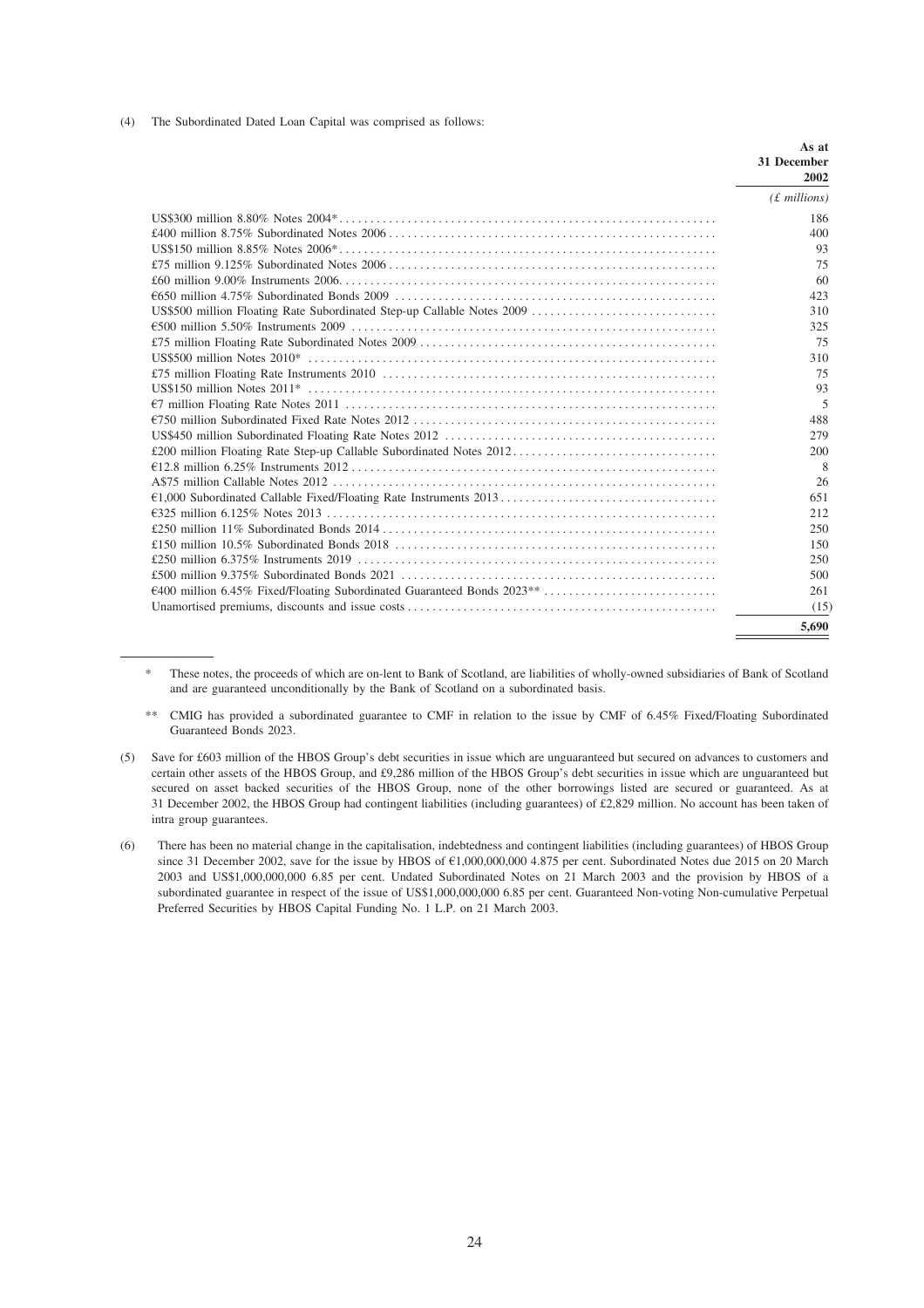#### **TAXATION**

**The comments below are of a general nature and are based on HBOS's understanding of current United Kingdom law and practice relating to certain aspects of United Kingdom taxation. The comments relate to the position of persons (other than dealers or persons connected with HBOS) who are the absolute beneficial owners of their Notes and entitled to the interest thereon. These comments do not necessarily apply where the interest is for tax purposes deemed to be the income of any other person. Any person who is subject to tax in a jurisdiction outside the United Kingdom or who is unsure about their tax position should seek professional advice.**

#### **Interest on the Notes**

The Notes issued will constitute ''quoted Eurobonds'' provided they are and continue to be listed on a recognised stock exchange, within the meaning of section 841 of the Income and Corporation Taxes Act 1988. The London Stock Exchange is a recognised stock exchange for these purposes. Under an Inland Revenue published practice, securities will be treated as listed on the London Stock Exchange if they are admitted to the Official List by the United Kingdom Listing Authority and are admitted to trading on the London Stock Exchange. Whilst the Notes are and continue to be quoted Eurobonds, payments of interest on the Notes may be made without withholding or deduction for or on account of United Kingdom tax.

In all other cases, interest will generally be paid under deduction of income tax at the lower rate subject to the availability of other reliefs or to any direction to the contrary from the Inland Revenue in respect of such relief as may be available pursuant to the provisions of any applicable double taxation treaty.

Persons in the United Kingdom paying interest to or receiving interest on behalf of another person may be required to provide certain information to the United Kingdom Inland Revenue (including the name and address of the payee or person entitled to the interest) and, in certain circumstances, such information may be exchanged with tax authorities in other countries.

The interest has a United Kingdom source and accordingly may be chargeable to United Kingdom tax by direct assessment even where paid without withholding. Where the interest is paid without withholding or deduction, the interest will not be assessed to United Kingdom tax in the hands of holders of the Notes (other than certain trustees) who are not resident for tax purposes in the United Kingdom, except where such persons carry on a trade, profession or vocation in the United Kingdom through a United Kingdom branch or agency in connection with which the interest is received or to which the Notes are attributable, in which case (subject to exemptions for interest received by certain categories of agent) tax may be levied on the United Kingdom branch or agency.

If interest were paid under deduction of United Kingdom income tax (e.g. if the Notes lost their listing), Noteholders who are not resident in the United Kingdom may be able to recover all or part of the tax deducted if there is an appropriate provision in an applicable double taxation treaty.

Noteholders should note that the provisions relating to additional amounts referred to in ''Terms and Conditions of the Notes — Taxation'' of the Notes above would not apply if the Inland Revenue sought to assess directly the person entitled to the relevant interest to United Kingdom tax. However, exemption from, or reduction of, such United Kingdom tax liability might be available under an applicable double taxation treaty.

#### **United Kingdom Corporation Tax Payers**

Noteholders within the charge to United Kingdom corporation tax will generally be subject to tax as income on all profits and gains arising from, and fluctuations in the value of, the Notes broadly in accordance with their statutory accounting treatment. Such Noteholders will generally be charged to tax in each accounting period by reference to interest accrued and to any profit (or loss) (calculated in accordance with such Noteholders' authorised accounting method) arising in that period. Fluctuations in value relating to foreign exchange gains and losses will be brought into account as income.

#### **Other United Kingdom Taxpayers**

The Notes should be ''qualifying corporate bonds''. If the Notes are ''qualifying corporate bonds'' as defined in section 117 of Taxation of Chargeable Gains Act 1992, on disposal of the Notes neither chargeable gains nor allowable losses should arise for the purposes of taxation of capital gains.

The Notes will be regarded by the Inland Revenue as ''variable rate securities'' for the purposes of the Accrued Income Scheme. Accordingly, a transfer of a Note by a holder resident or ordinarily resident in the United Kingdom or a holder who carries on a trade in the United Kingdom through a branch or agency to which the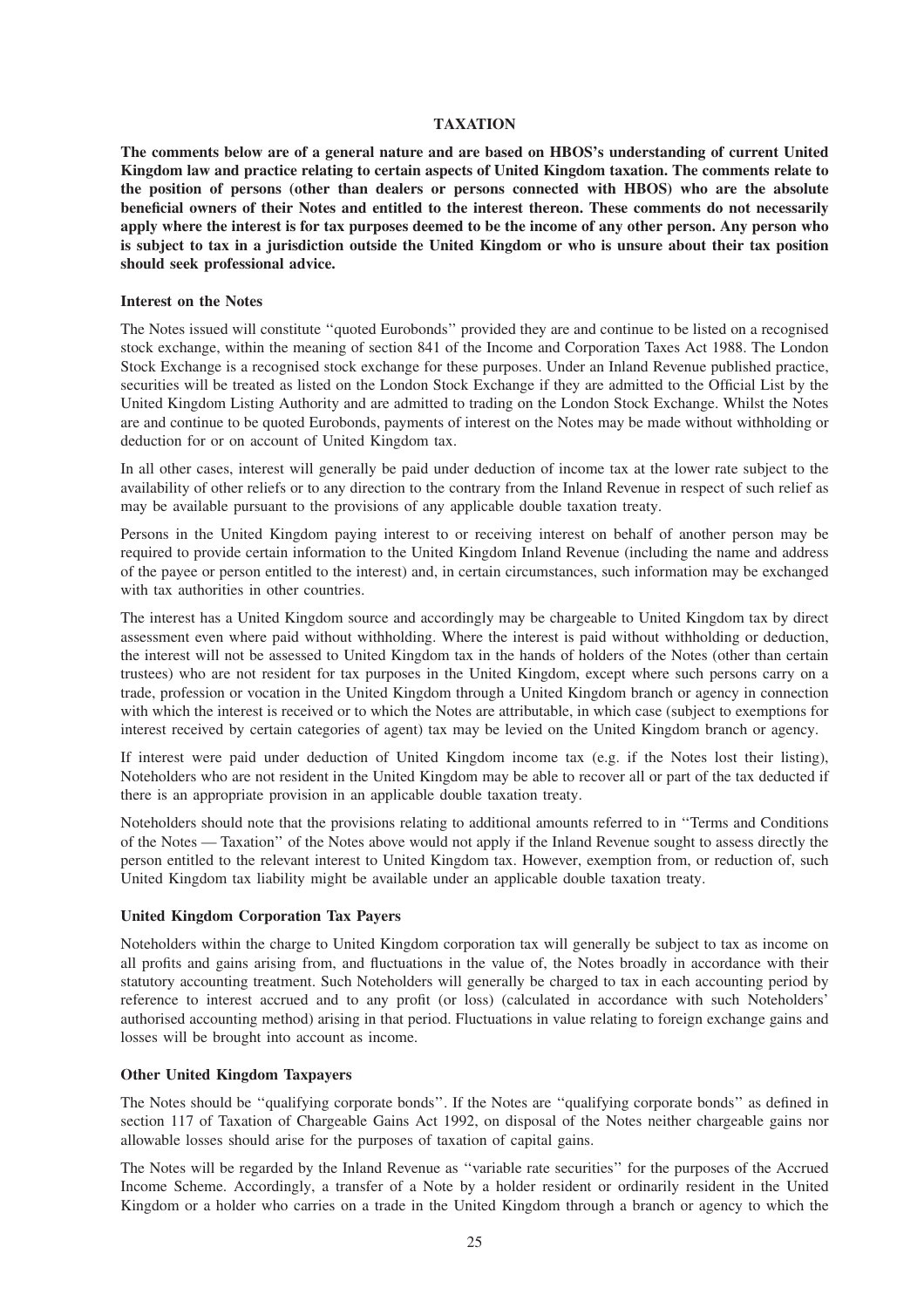Notes are attributable, may give rise to a charge to tax on income in respect of interest on the Notes which has accrued since the preceding interest payment date in such an amount as is just and reasonable. A transferee of Notes with accrued interest will not be entitled to any corresponding allowance under the Accrued Income Scheme.

# **Stamp Duty and Stamp Duty Reserve Tax**

No United Kingdom stamp duty or stamp duty reserve tax should be payable on the issue of a Note or on its transfer by delivery.

# **Proposed EU Directive on the Taxation of Savings Income**

On 21 January 2003, the Council of the European Union published revised proposals for a draft Directive to ensure effective taxation of savings income in the form of interest payments within the European Community. Subject to a number of important conditions being met, it is currently proposed that Member States will be required to provide to the tax authorities of another Member State details of payments of interest or other similar income paid by a person within its jurisdiction to an individual resident in that other Member State, except that Belgium, Luxembourg and Austria will instead operate a withholding system for a transitional period in relation to such payments. The Directive is not yet final and may be subject to further amendment.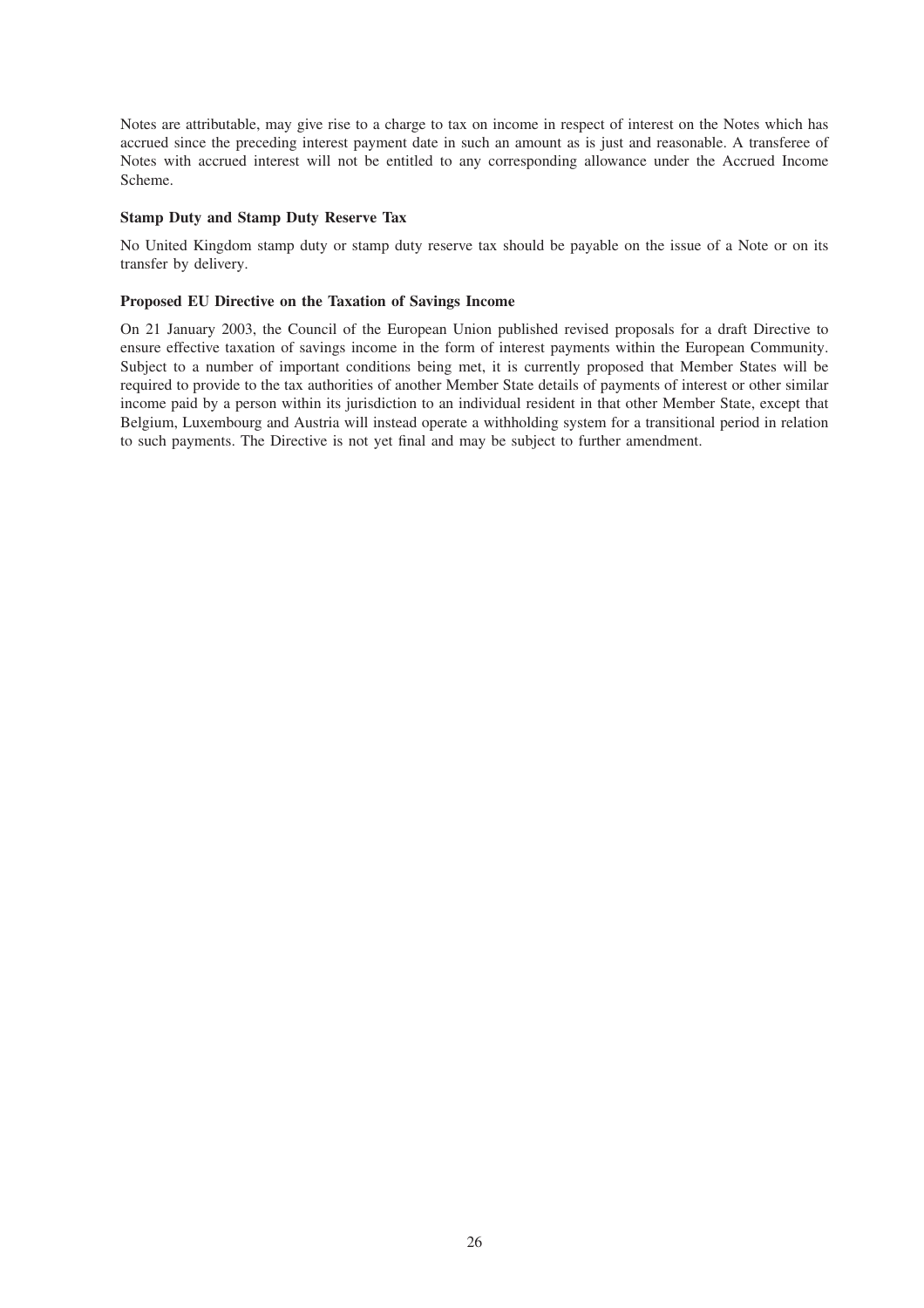#### **SUBSCRIPTION AND SALE**

Credit Suisse First Boston (Europe) Limited and UBS Limited (together, the ''Joint Lead Managers'') have, pursuant to a subscription agreement dated 10 April 2003 (the ''Subscription Agreement''), jointly and severally agreed with HBOS, subject to the satisfaction of certain conditions, to subscribe and pay for the Notes at 99.634 per cent. of their principal amount plus accrued interest, if any. HBOS has agreed to pay to the Joint Lead Managers a combined selling, management and underwriting commission of 0.625 per cent. of the principal amount of the Notes. In addition, HBOS has agreed to reimburse the Joint Lead Managers for certain of their expenses in connection with the issue of the Notes. The Subscription Agreement entitles the Joint Lead Managers to terminate it in certain circumstances prior to the issue of the Notes.

#### **United States**

The Notes have not been and will not be registered under the Securities Act and may not be offered or sold within the United States or to, or for the account or benefit of, US persons except in certain transactions exempt from the registration requirements of the Securities Act. Terms used in this paragraph have the meanings given to them by Regulation S under the Securities Act (''Regulation S'').

The Notes are subject to US tax law requirements and may not be offered, sold or delivered within the United States or its possessions or to a United States person, except in certain transactions permitted by US tax regulations. Terms used in this paragraph have the meanings given to them by the US Internal Revenue Code of 1986 and regulations thereunder.

Each Joint Lead Manager has agreed that, except as permitted by the Subscription Agreement, it will not offer, sell or deliver the Notes, (i) as part of their distribution at any time or (ii) otherwise until 40 days after the later of the commencement of the offering and the Closing Date within the United States or to, or for the account or benefit of, US persons, and it will have sent to each dealer to which it sells Notes during the distribution compliance period a confirmation or other notice setting forth the restrictions on offers and sales of the Notes within the United States or to, or for the account or benefit of, US persons. Terms used in this paragraph have the meanings given to them by Regulation S.

In addition, until 40 days after the commencement of the offering of the Notes, an offer or sale of Notes within the United States by a dealer that is not participating in the offering may violate the registration requirements of the Securities Act.

#### **United Kingdom**

Each Joint Lead Manager has represented, warranted and agreed that:

- 1. it has not offered or sold and will not offer or sell any Notes to persons in the United Kingdom prior to admission of the Notes to listing in accordance with Part VI of the FSMA, except to persons whose ordinary activities involve them in acquiring, holding, managing or disposing of investments (as principal or agent) for the purposes of their businesses or otherwise in circumstances which have not resulted and will not result in an offer to the public in the United Kingdom within the meaning of the Public Offers of Securities Regulations 1995 or the FSMA
- 2. it has only communicated or caused to be communicated and will only communicate or cause to be communicated any invitation or inducement to engage in investment activity (within the meaning of section 21 of the FSMA) received by it in connection with the issue or sale of any Notes in circumstances in which section 21(1) of the FSMA does not apply to the Issuer and
- 3. it has complied and will comply with all applicable provisions of the FSMA with respect to anything done by it in relation to the Notes in, from or otherwise involving the United Kingdom.

#### **General**

No action has been taken by the Issuer or the Joint Lead Managers in any jurisdiction that would or is intended to permit a public offering of any of the Notes, or the possession or distribution of this Offering Circular or any amendment or supplement hereto or any other offering material relating to the Notes in any country or jurisdiction where action for that purpose is required.

Accordingly, the Notes may not be offered or sold, directly or indirectly, and neither this Offering Circular nor any other offering material may be distributed or published in or from any country or jurisdiction except in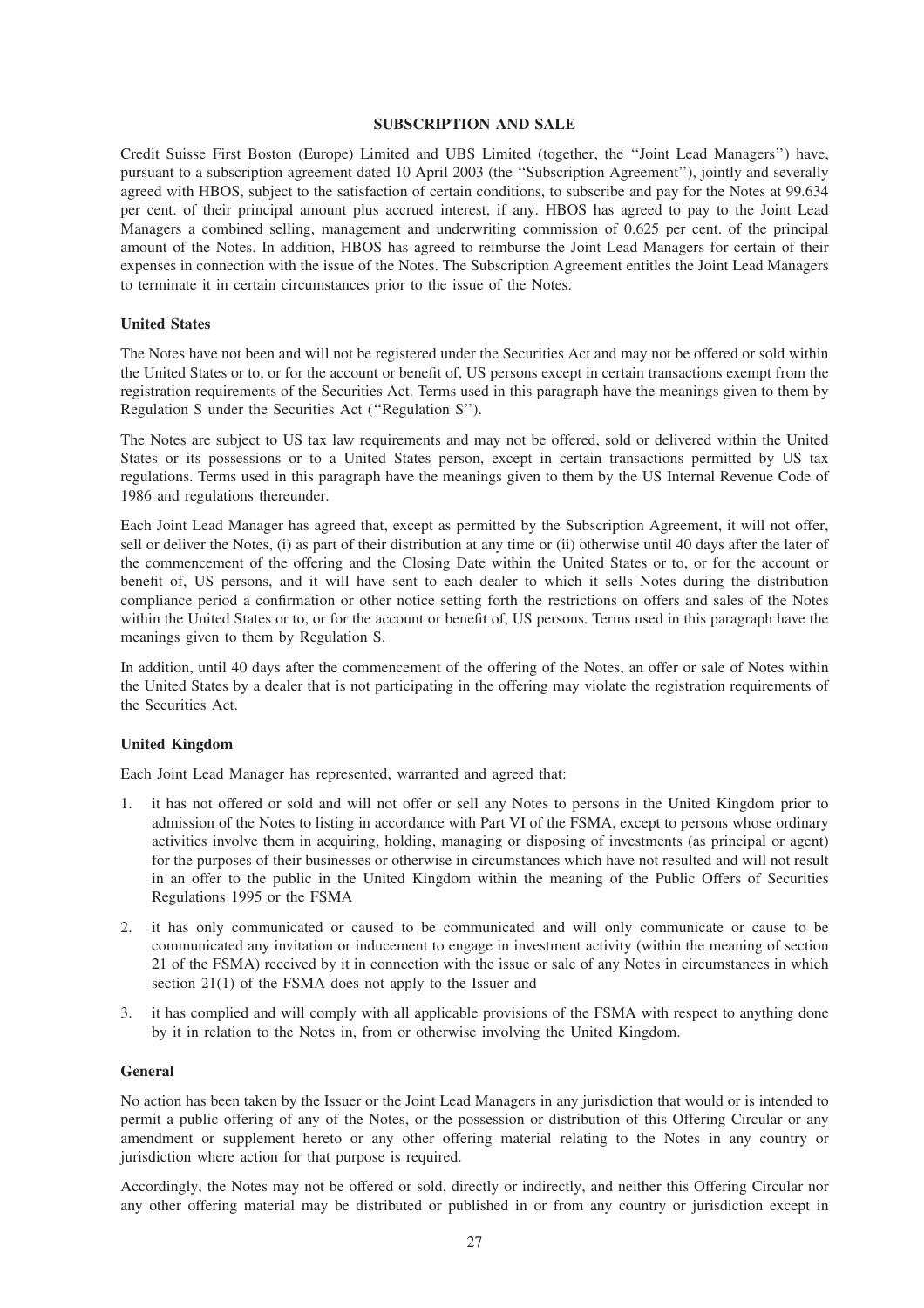circumstances that will result in compliance with any applicable rules and regulations of any such country or jurisdiction.

Each Joint Lead Manager has agreed that it will comply with all applicable laws, regulations and directives in each jurisdiction in which it purchases, offers, sells or delivers Notes or has in its possession or distributes this Offering Circular or any amendment or supplement hereto or any such other offering material and neither the Issuer nor the other Joint Lead Manager shall have responsibility therefor.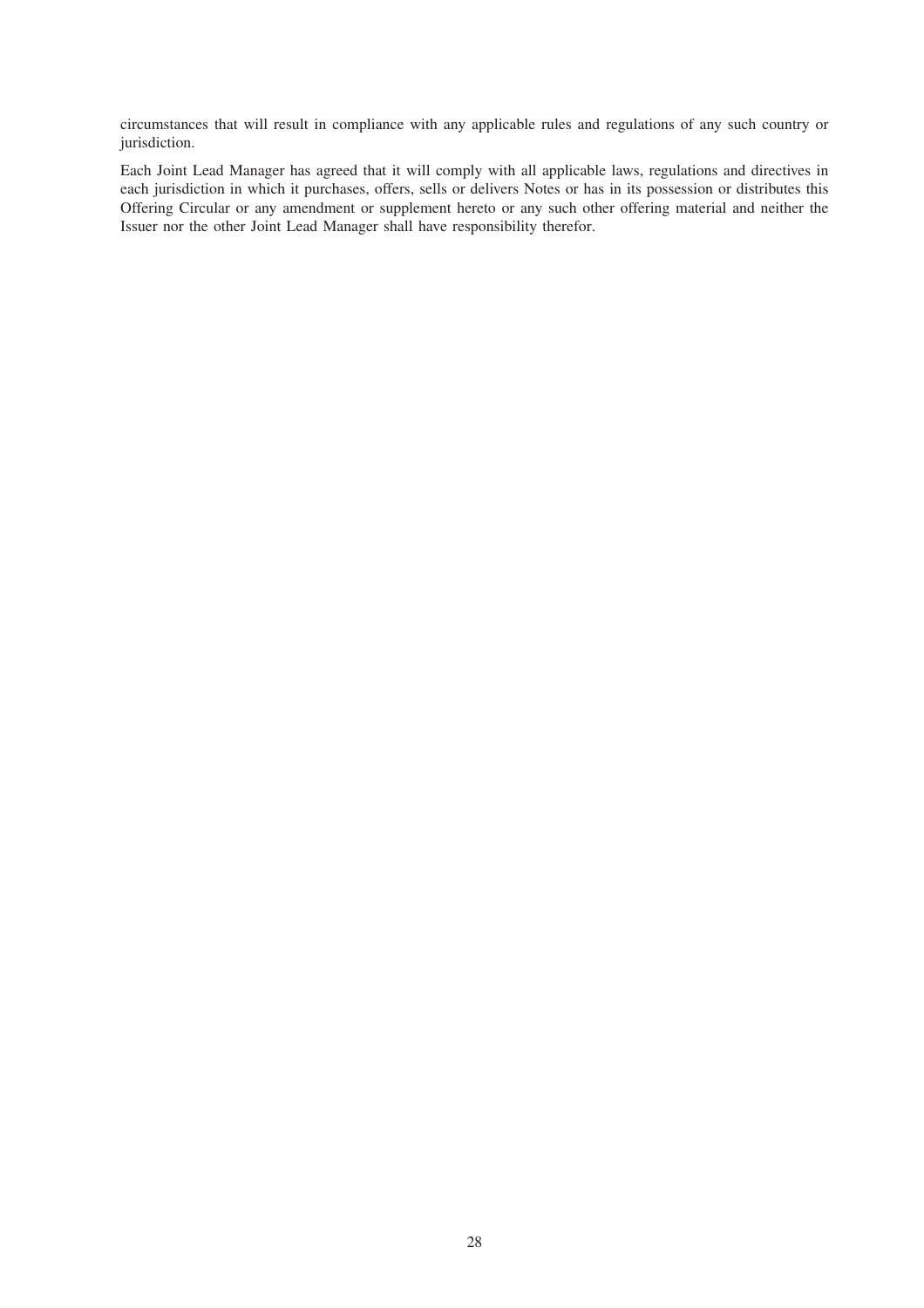#### **GENERAL INFORMATION**

- 1. The Notes have been accepted for clearance through the Clearstream, Luxembourg and Euroclear systems with a Common Code of 16671738. The International Securities Identification Number for the Notes is XS0166717388.
- 2. The admission of the Notes to the Official List will be expressed as a percentage of their principal amount (exclusive of accrued interest). It is expected that admission of the Notes to the Official List and to trading on the London Stock Exchange's market for listed securities will be granted on or before 14 April 2003, subject only to the issue of the Temporary Global Note. Prior to admission to the Official List and to trading, however, dealings will be permitted by the London Stock Exchange in accordance with its rules. Transactions will normally be effected for settlement in pounds sterling and for delivery on the third working day after the day of the transaction.
- 3. All consents, approvals, authorisations or other orders of all regulatory authorities required by HBOS in the United Kingdom have been given for the issue of the Notes and for HBOS to undertake and perform its obligations under the Subscription Agreement, the Trust Deed, the Agency Agreement and the Notes. The issue of the Notes was authorised pursuant to a resolution of the Board of Directors of HBOS passed on 26 November 2002 and by resolutions of a duly constituted Committee of the Board of Directors of the Issuer passed on 3 April 2003.
- 4. Except as disclosed herein, there has been no significant change in the financial or trading position of HBOS or of the HBOS Group, in each case since 31 December 2002 and there has been no material adverse change in the financial position or prospects of HBOS or of the HBOS Group since 31 December 2002.
- 5. Neither HBOS nor any member of the HBOS Group is involved in any legal or arbitration proceedings (including, any such proceedings which are pending or threatened of which HBOS is aware) which may have, or have had in the previous 12 months, a significant effect on the financial position of HBOS or the HBOS Group.
- 6. The Notes and Coupons will bear the following legend: ''Any United States person who holds this obligation will be subject to limitations under the United States income tax laws, including the limitations provided in Sections 165(j) and 1287(a) of the Internal Revenue Code''.
- 7. Copies of the latest annual consolidated audited Report and Accounts of HBOS and the latest interim unaudited consolidated accounts of HBOS may be obtained, and copies of the Trust Deed and Agency Agreement will be available for inspection, at the specified offices of the Principal Paying Agent during normal business hours, so long as any of the Notes is outstanding
- 8. Copies of the following documents may be inspected at the offices of Linklaters, One Silk Street, London EC2Y 8HQ during normal business hours on any day (Saturdays, Sundays and public holidays excepted) for 14 days from the date of this document:
	- (a) the Memorandum and Articles of Association of HBOS;
	- (b) the consolidated audited Report and Accounts of HBOS for the two financial years ended 31 December 2002;
	- (c) drafts (subject to modification) of the Trust Deed to constitute the Notes (which contains the form of the Temporary Global Note, the Permanent Global Note and the definitive Notes, Coupons and Talons) and of the Agency Agreement; and
	- (d) the Subscription Agreement.
- 9. HBOS does not publish non-consolidated annual financial statements or non-consolidated interim financial statements.
- 10. The auditor of HBOS is KPMG Audit Plc, Chartered Accountants and Registered Auditor, and they have audited, and rendered unqualified audit reports (which did not contain any statements made under Section 237(2) or (3) of the Companies Act 1985) on, the audited consolidated accounts of HBOS for the years ended 31 December 2001 and 31 December 2002, the audited consolidated accounts of Halifax Group for the year ended 31 December 2000 and the audited consolidated accounts of Bank of Scotland for the year ended 28 February 2001. Statutory accounts for such years have, in the case of Halifax Group, been delivered to the Registrar of Companies in England and Wales and, in the case of HBOS, been delivered to the Registrar of Companies in Scotland.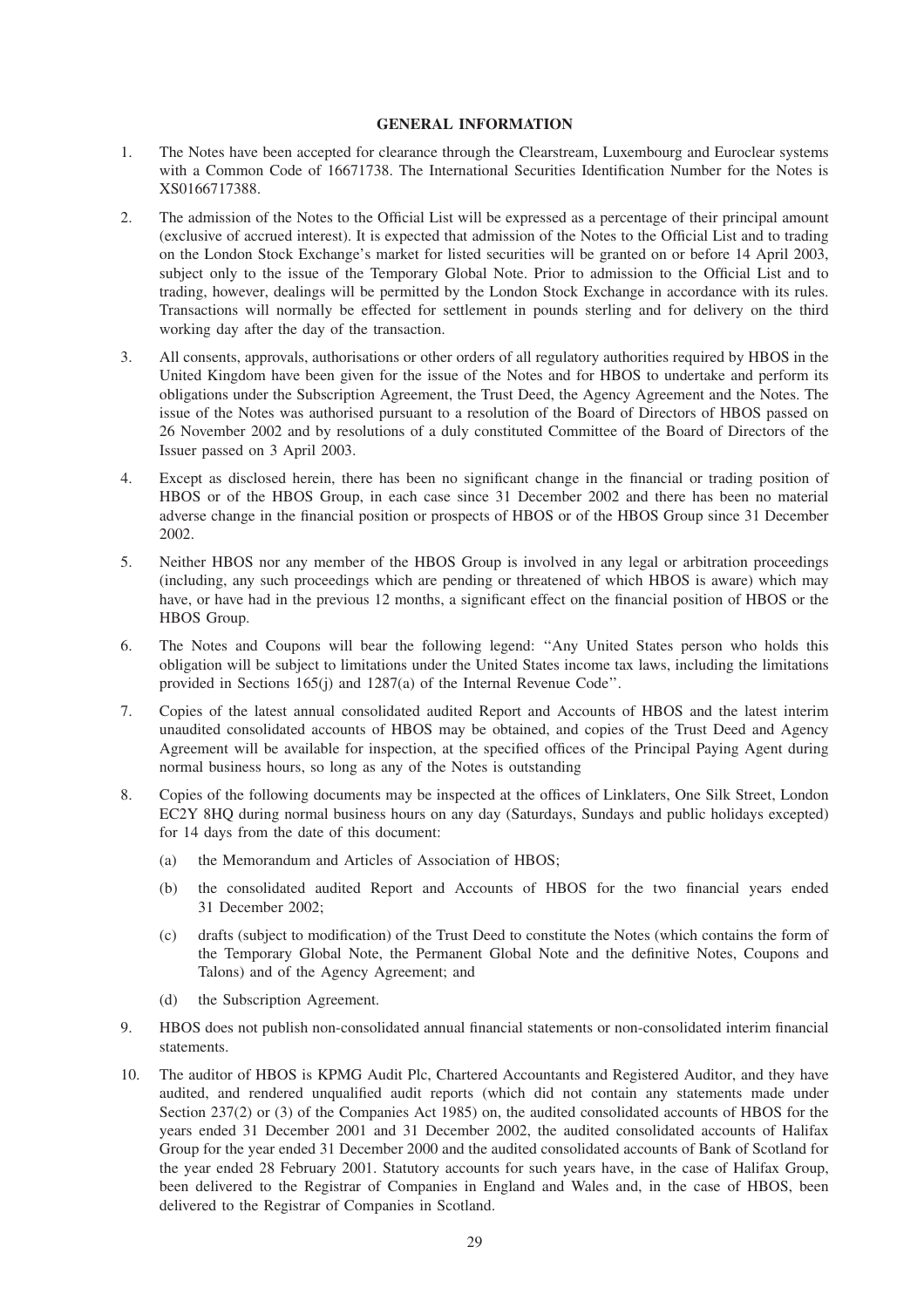# **REGISTERED OFFICE OF THE ISSUER**

**HBOS plc** The Mound Edinburgh EH1 1Y2 United Kingdom

# **TRUSTEE**

**The Law Debenture Trust Corporation p.l.c.** Fifth Floor 100 Wood Street London EC2V 7EX United Kingdom

# **PRINCIPAL PAYING AGENT AND AGENT BANK**

# **Citibank, N.A.**

5 Carmelite Street London EC4Y 0PA United Kingdom

# **AUDITORS OF THE ISSUER**

# **KPMG Audit Plc**

Saltire Court 20 Castle Terrace Edinburgh EH1 2EG United Kingdom

# **LEGAL ADVISERS**

**Tods Murray WS** Linklaters **Allen & Overy**<br>
66 Queen Street **Allen & Overy**<br>
One Silk Street **Allen & Overy** dinburgh EH2 4NE London EC2Y 8HQ London EC4M 9Q<br>
United Kingdom United Kingdom United Kingdom United Kingdom

*To the Issuer as to Scots law To the Issuer as to English law To the Joint Lead Managers and the Trustee as to English law*

66 Queen Street One Silk Street One New Change<br>Edinburgh EH2 4NE London EC2Y 8HQ London EC4M 9QQ